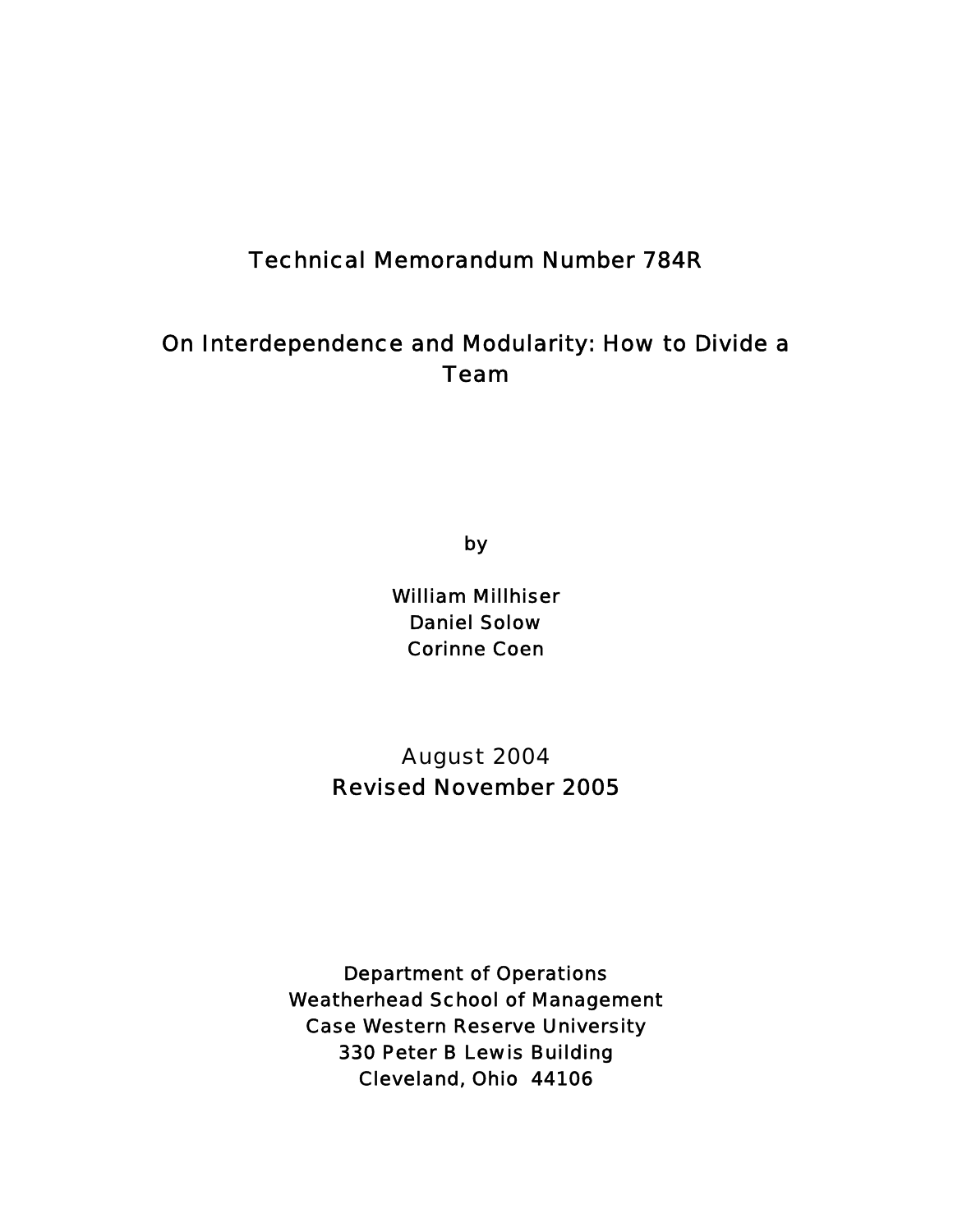Title: On Interdependence and Modularity: How to Divide a Team Manuscript ID: OS-MS-04-0301 Date of Resubmission: November 28, 2005

#### Abstract

This research addresses how worker interdependence combined with individual performances affect management's decision on how to modularize an organizational team that is evolving over time through replacements. A mathematical model is developed for determining how individual and team performances change when a team is split. Through computer simulations, managerial insights are provided on three fundamental decisions pertaining to dividing a team: (a) when to divide a team in terms of the team's "maturity," (b) how many workers to put on each team, and (c) which workers should move to the new team. With regard to the first of these decisions, the number of pre-division replacements is used as a measure of team maturity. Computer simulations are used to compare the short-term and long-term effectiveness of two team-splitting policies for determining which workers are assigned to the two new sub-teams.

### 1 Introduction

A classic management challenge is determining how to divide tasks among workers. In Adam Smith's (1776/2003) seminal work "The Wealth of Nations", he described the importance of the division of labor and drew attention to the value of increasing the specialization and simplification of work tasks. The outcomes of Frederick Winslow Taylor's (1911/1998) Scientific Management and Henry Ford's implementation of the assembly line constitute early powerful examples of the gains to efficiency available from splitting up tasks. Now, new challenges related to work specialization have surfaced in the form of modularization of product design and building its complementary organizational structure. Where once efficiency alone was the goal of splitting up tasks among workers and assigning workers to appropriate groups, now innovation and flexibility are also objectives.

Modular product design generally involves taking a product whose parts were once integrated and separating them. The separation process creates parts–modules whose outputs are predefined, but that are otherwise independent in their functioning. Designers try to reduce module size so that each module encompasses the smallest number of interdependent physical parts or processes.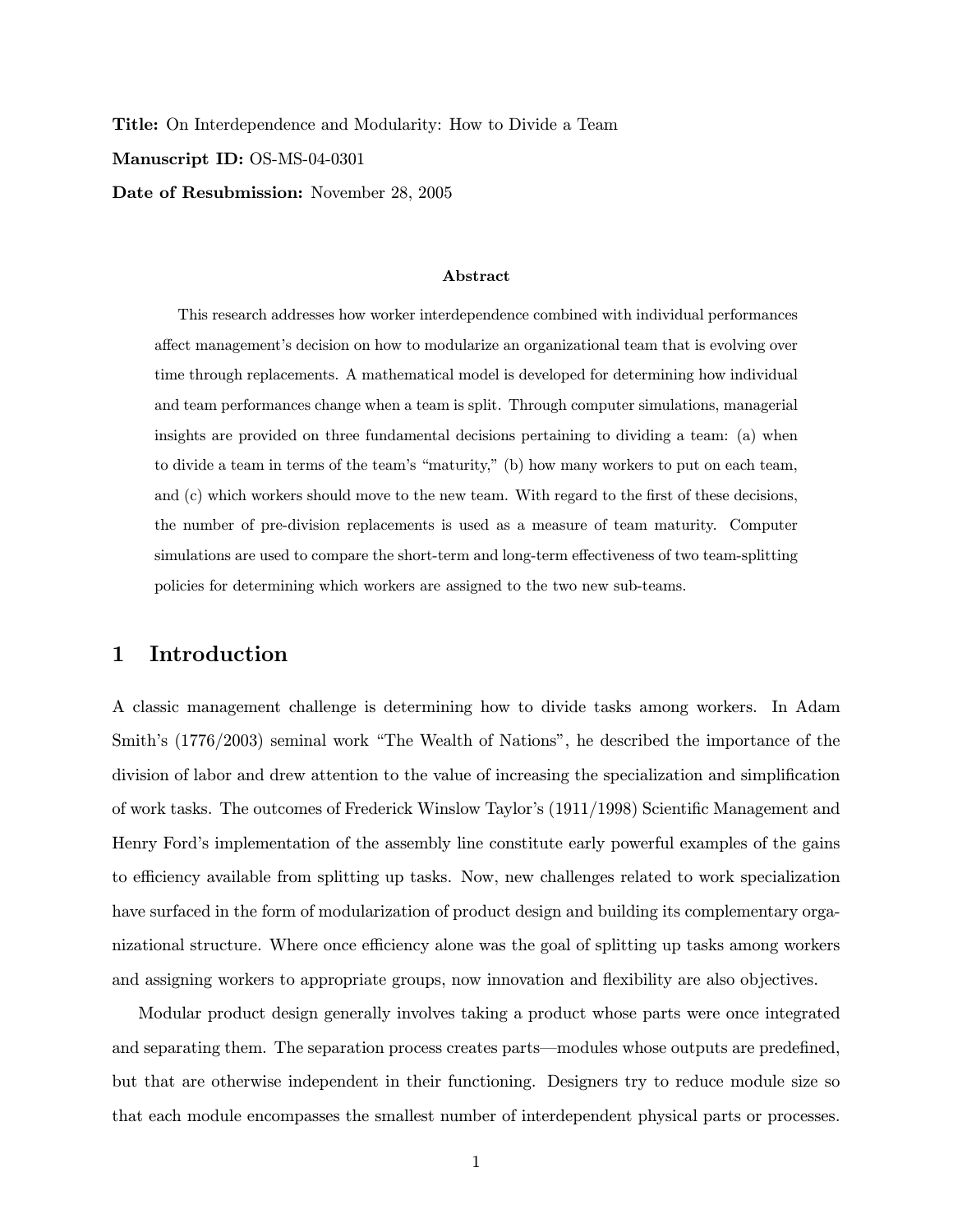As a result of the division, the functioning of each partition will no longer be constrained by the design process of the other partitions. The design of the modern personal computer is a prominent example of this changing architecture (see Baldwin & Clark, 2000), although many other products from automobiles, airplanes, consumer electronics, household appliances, and power tools have moved increasingly toward modularity in their product design (Sanchez & Mahoney, 1996). Indeed, modularity is a precursor to outsourcing and off-shoring, channels for substantial cost-savings for firms (see Schilling & Steensma, 2001).

Pressures arise to increase the modularity of tasks when inputs could be configured in many heterogeneous ways or customer demands are highly heterogeneous (Schilling, 2000). These two forms of heterogeneity offer the most opportunities for gains through modularity. The greater the variety of ways that a product could be built or a task completed, the more modularity pays. When recipients want flexibility in their products–different customers have different demands or a single customer wishes to make changes to their product or services over time–modularity provides gains. These gains allow managers to take advantage of the flexibility and innovation produced by work broken into modules.

Modularity, however, is not restricted to product architecture; the underlying modularity of tasks is a natural criterion for dividing workers into teams. In team design, modularity exists when teams work independently of each other while members of each team are highly interdependent. Usually, the work of the various teams is then pooled to achieve a finished product or service.

For the purposes of this research, "interdependence" includes any form of interaction among team members that affects a member's individual performance, such as task dependence, resource and information dependence, and dependence on sequencing of work (see Wageman, 1995 for an overview of types of interdependence and Krackhardt and Carley, 1998 for a formalization). Interdependence has also been characterized by the sequencing of obligations (Thompson, 1967). Modular designs embody pooled interdependence among teams. In this case, sufficient resources are provided independently for each team, all tasks are completed within teams and outcomes are pooled only after completion. While the purpose of modularizing a team's tasks and resource use is to create pooled interdependence among teams, the optimal team boundary demarcates the minimum sequential or reciprocal interdependence necessary for successful task completion within the team. In sequential tasks, one or more tasks must precede the others for completion. In contrast,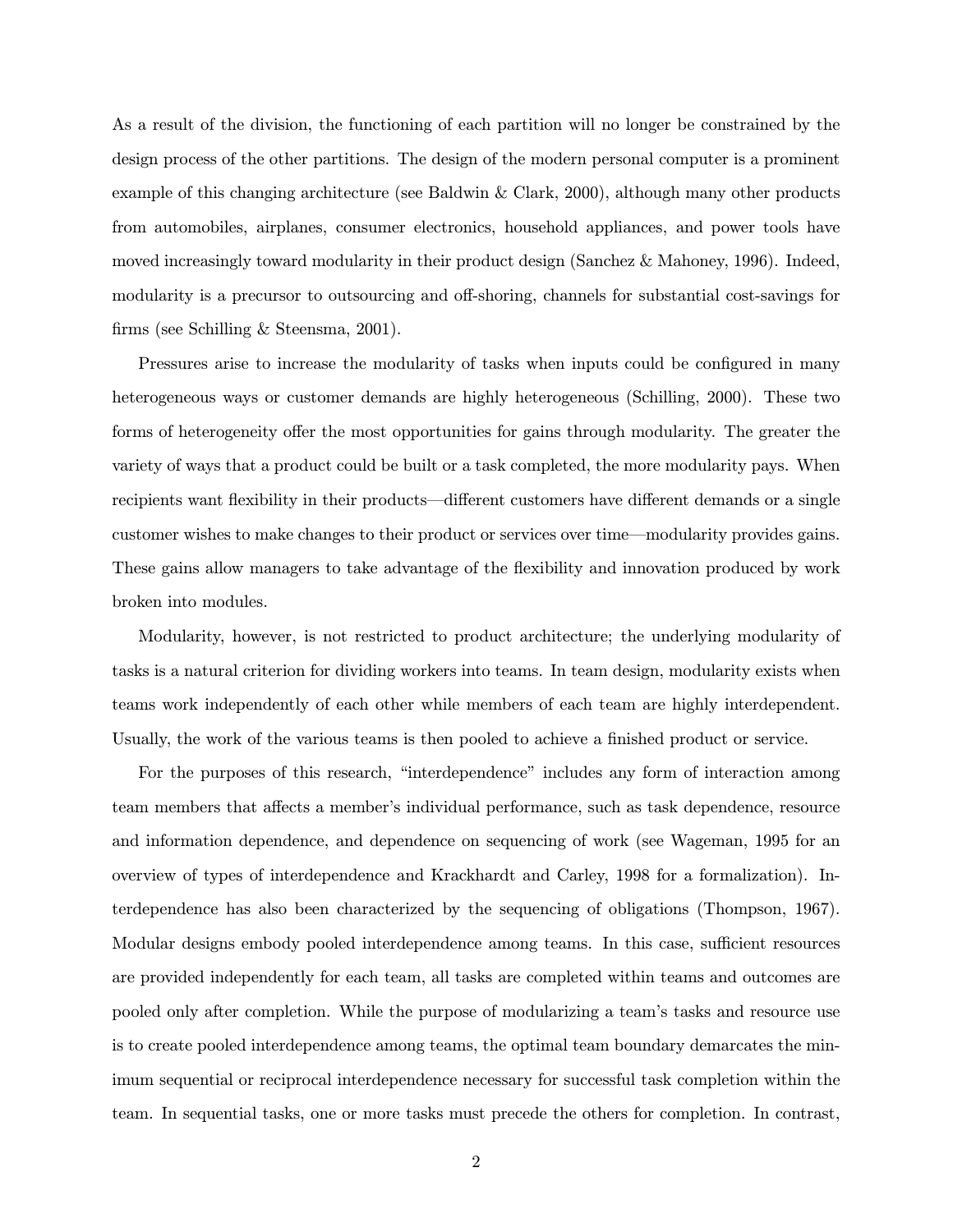reciprocal interdependence involves simultaneous dependencies across tasks and individuals. From here on, interdependence is used to refer to these sequential and reciprocal dependencies within teams.

One important example of task modularization comes from the computer software industry. Software developers designed object-oriented programming to modularize coding tasks previously written in a structural form. The product of each team is invisible to the other modules except for the predetermined output. Breaking the writing of code into modules written by small teams limits the impact of any one programmer's errors. An error affects only components within the module rather than all of an integrated piece of software. Moreover, breaking the work into modules increases the ability of teams to complete modules while working in parallel rather than sequentially, substantially speeding up the coding process.

Managers may embrace modularity in order to limit the uncertainty that complicates coordination and to allow controlled variation in products or services. Further, modularity may create clarity in goals and tasks for team members sufficient to limit the need for management attention (see Sanchez & Mahoney, 1996 on information structures replacing managerial authority). Managers generally achieve independence between teams by establishing external coordination arrangements prior to the point in time when the teams begin their work. They may achieve this coordination in a number of ways including creating greater group cohesiveness (Kerr & Jermier, 1978), using design rules (Baldwin & Clark, 2000), or information systems (Sanchez & Mahoney, 1996).

#### 1.1 The Process of Modularizing

Modularity is viewed by some as a general property of complex systems (Holland, 1995), whether those systems are physical, biological, or social (Simon, 1962). Complex systems can be intentionally decomposed into loosely coupled subsystems each composed of tightly-coupled parts (Simon, 1962, Weick, 1976). Simon (1962) argues that these systems composed of many sub-parts evolve faster than systems of comparable size without sub-parts (p. 468). They do so because intermediate sub-parts may stabilize and allow other parts to adapt. Innovation or changing speed-to-completion demands changes in other sub-parts. Adaptation of all parts to each other simultaneously, as is necessary in an integrated system, requires a much larger number of experimental variations.

The key decisions in modularizing work processes include 1) separating the task into relatively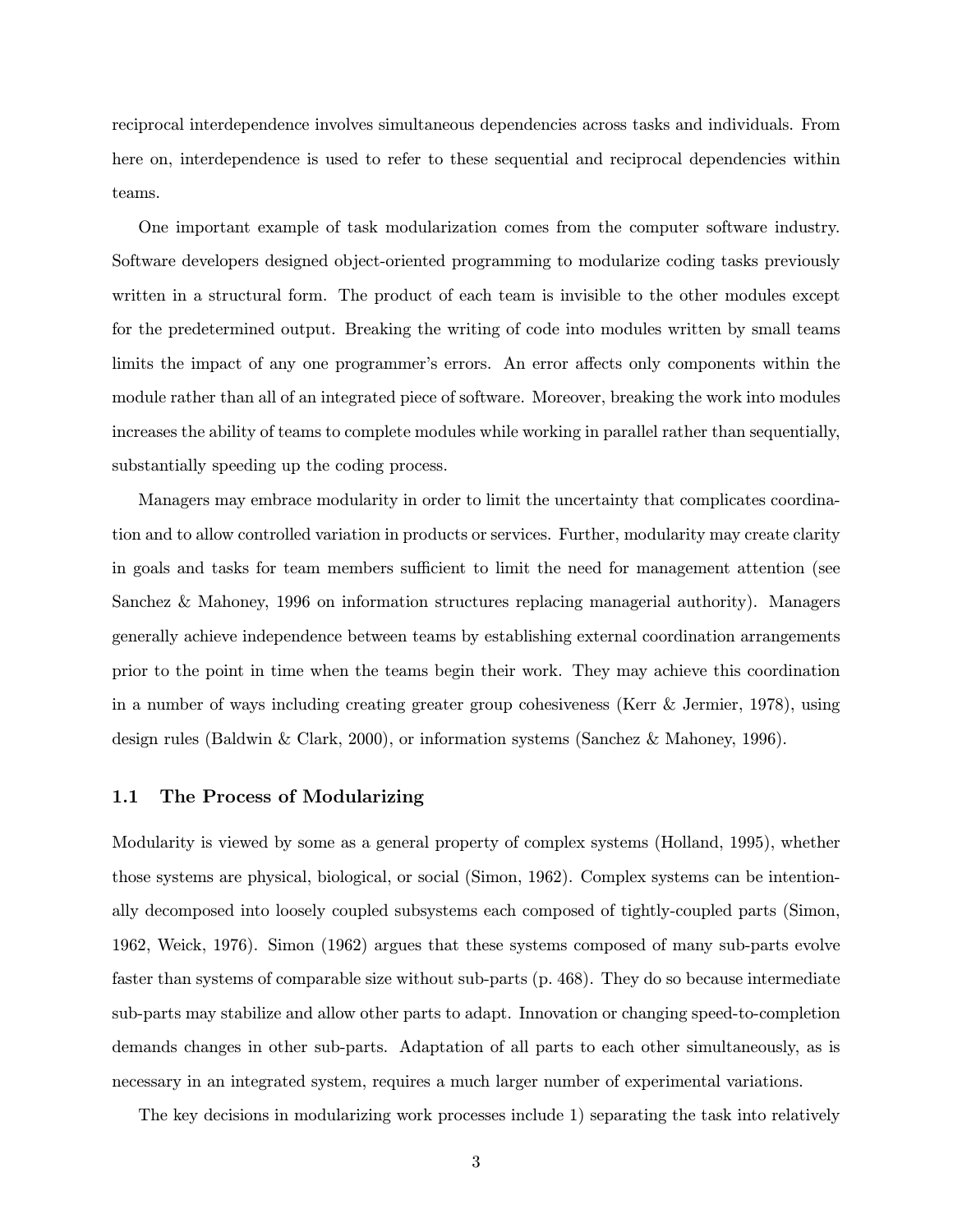independent modules, 2) creating the coordination mechanisms among the task teams, 3) testing the performance of modularized teams with emphasis on consequences of unforeseen interdependencies, and 4) enhancing the performance of the independent work teams (Baldwin & Clark, 2000; Narduzzo & Rossi, 2003).

When managers intentionally decompose task systems, they try to minimize interdependencies between teams while building teams around already interdependent task groupings (Baldwin & Clark, 2000; Langlois, 2002; Schilling, 2000). Yet, neat divisions do not always exist. Managers must find a way to navigate among interdependent relationships to support the necessary and eliminate the least essential, while creating more than one effective team. In addition, since the ability to produce output well evolves more rapidly within a system split into sub-parts, managers must decide when to split the teams and when to reconfigure their membership.

Evolution via changing team membership is a standard feature of organizational life. People join the organization and people leave. Modularization works as part of a dynamic process rather than as a static design principle (Narduzzo & Rossi, 2003). Most modularized work systems begin with a group of people performing a somewhat integrated set of tasks. As people come and go, managers identify opportunities for improvement through separation of these tasks. Yet, modularization rarely occurs as a one-time event. Turnover as well as subsequent testing generates opportunities for improvements within the teams and refinements in the choice of teams and membership.

Given interdependencies between tasks and thus among the people doing them, there may be a large variety of combinations of these people into sub-teams that could produce the desired final output. Because of this variety, it remains challenging for managers to determine how to split their people into teams for maximum performance. Little research exists on the best policies in varying circumstances for splitting groups of interdependent people into relatively independent teams.

### 1.2 Contributions of this Research

The contribution here is a mathematical model that focuses attention on certain factors that a manager should take into account when modularizing a team. The proposed model, based on the NK model of Kauffman and Levin (1987) originally used to study complex interactions in the evolution of chromosomes, includes a controllable parameter representing the degree of interdependence within a team, that is, the number of other workers that affect each focal worker's individual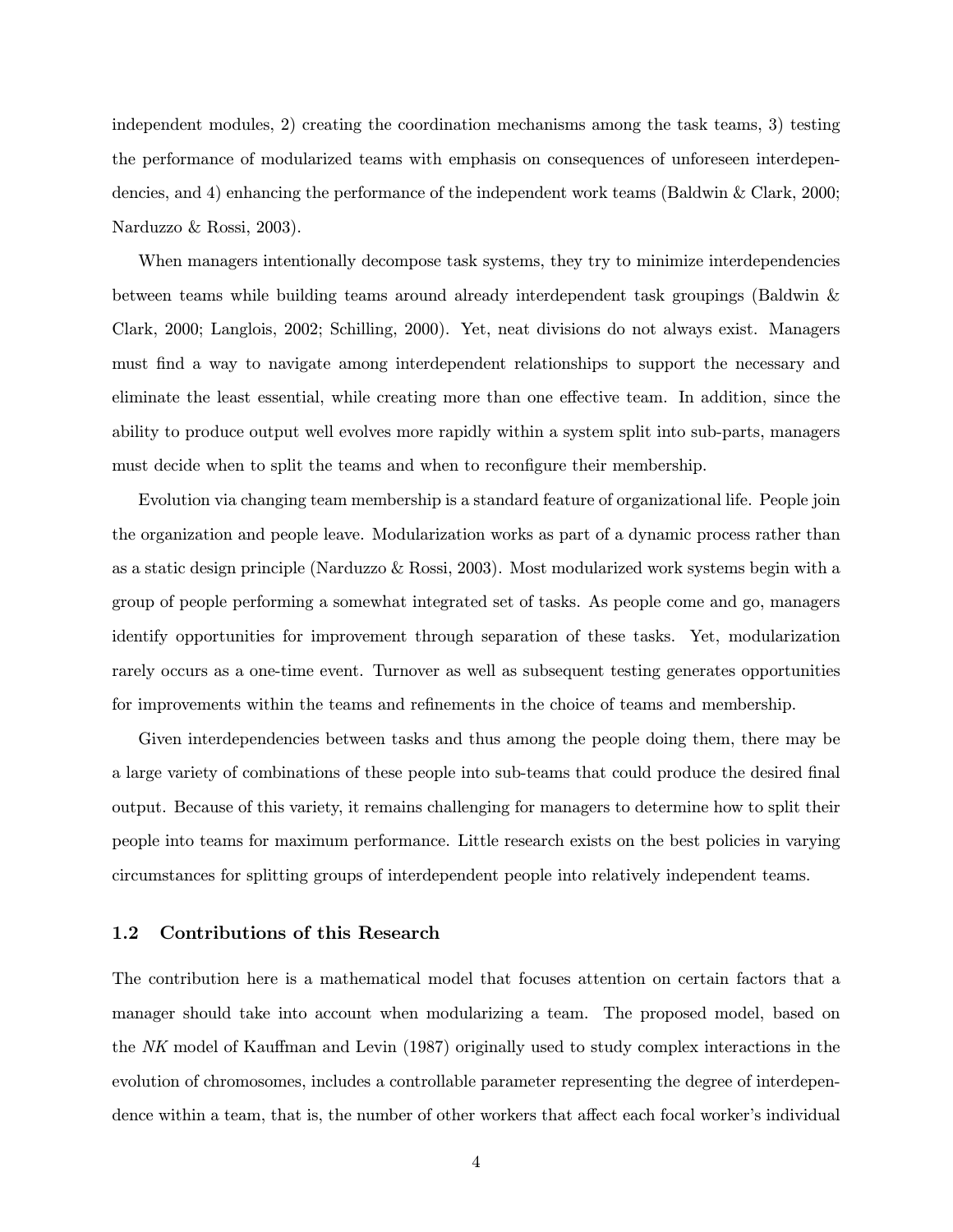performance. When a team is split into two sub-teams, the model provides a mechanism for assessing each focal worker's new performance contribution that results from lost and newly formed interdependencies as well as the performance level achieved by pooling the work of the sub-teams.

Through computer simulations, managerial insights are provided on three fundamental decisions pertaining to modularizing a team: (a) when to divide a team in terms of the team's "maturity," (b) how many workers to put on each team, and (c) which workers should move to the new team. With regard to the first of these decisions, the number of pre-division replacements is used as a measure of team maturity. For example, when a new team is formed, the initial configuration of workers that has not benefited from a substitution would be considered *immature*. The team then matures as members are replaced, eventually resulting in a team that functions well as a unit due to the strengthening of interdependent relationships through smart employee substitutions.

When splitting a team, the manager has new decisions to make, for example, when to divide the team during the replacement process. A second decision often includes the number of employees to assign to each new team, for instance, when dividing a large hospital unit that comprises discrete tasks or a management team engaged in knowledge-based tasks into smaller functioning units. In other groups where this cannot be controlled–for instance, in an inflexible assembly process– team sizes are determined by the work processes. Once team sizes are decided (or given), the most important decision remains: how should employees be reassigned to the new sub-teams?

Regardless of how mature the team is when divided and how large the two resulting subteams are, the manager's key decision is which workers to move to the new team. This decision is based on many factors, such as job skills, prior experience at a task, leadership and other role abilities, demographic composition, history of working together, salaries, project or relocation costs, and managerial preferences. Because the objective here is to gain understanding into how worker interdependencies affect such decisions, two interdependency-based *policies*—that is, rules that identify which members move to the sub-teams–are proposed. While implementing these policies may be challenging, results from computer simulations nevertheless provide intuition about interdependencies–which are assumed to be inherent in the types of activities undertaken by a team and not controllable–that a manager should keep in mind when faced with such a reorganization.

The proposed model is developed in Section 2 together with a brief description of the NK model, on which the model is based. Results of computer simulations with two policies for dividing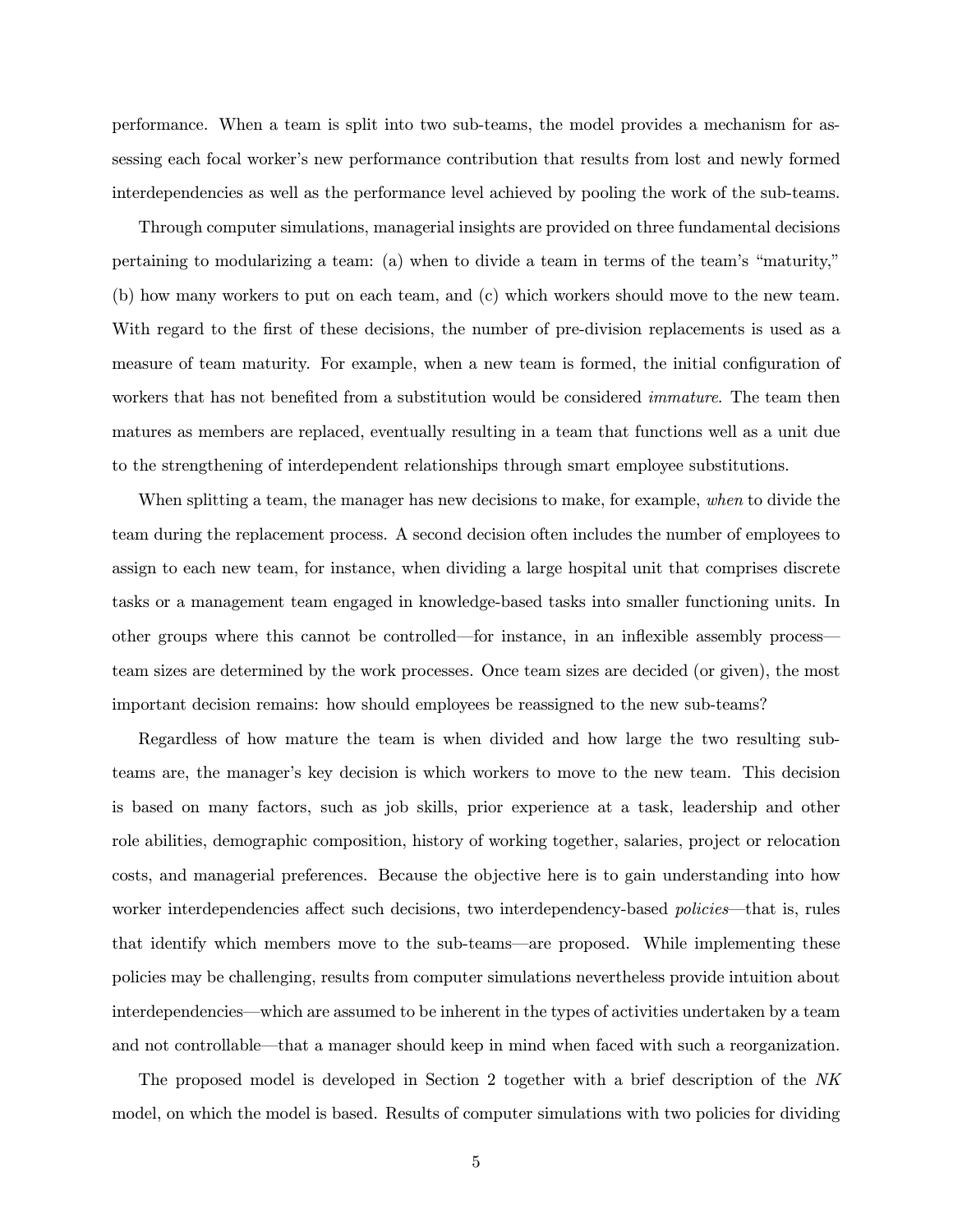a team are discussed in Section 3 and sensitivity analysis with regard to several of the key model assumptions is presented in Section 4. Conclusions, limitations of the model, and future potential areas of investigation are presented in the final section.

### 2 The NK and Bounded NK Models

The model proposed in Section 2.2 is based on the NK model introduced by Kauffman and Levin  $(1987)$  and Kauffman  $(1993)$ . Since then, the NK model has been used to study a variety of organizations in the social sciences that exhibit evolutionary behavior due to complex interactions. Examples include firms, economies, political systems, technologies and teams [see the introduction of Rivkin and Siggelkow (2002) for a review]. With respect to teams, the NK model mathematically captures how relationships among coworkers lead to emergent, difficult-to-predict group performance. By replacing the "right" worker taking into account these interdependencies, a manager can enhance the productivity of other group members. Managerial insights into the best replacement strategy and can be gleaned from studying the NK model (e.g., Solow et al., 2002).

The NK model has also been extended to study the value of leadership in an organization. For example, Solow et al. (2003 and 2005) modified the NK model to include the role of a manager as one who motivates and instills cooperation among interacting workers. In a different direction, Rivkin and Siggelkow (2002, 2003 and 2005) show how managerial ability, incentives and control influence firm performance when it is necessary to make interrelated choices in two coevolving departments with conflicting objectives. The work proposed here also requires a model involving multiple teams, but differs in the assumption that the interdependence between workers assigned to different teams will be negligible after the split due to the goals of modularization.

### 2.1 The NK Model

The NK model is described now in the context of a team. A team consists of N positions labeled 1 through N. Managers choose among several candidates to staff each position, and for the sake of simplicity, it is assumed that candidates are eligible for only one position. Solow et al. (2000) showed that many insights from the model are essentially the same if each position is restricted to two candidates, and this binary choice conveniently allows the candidates for a particular position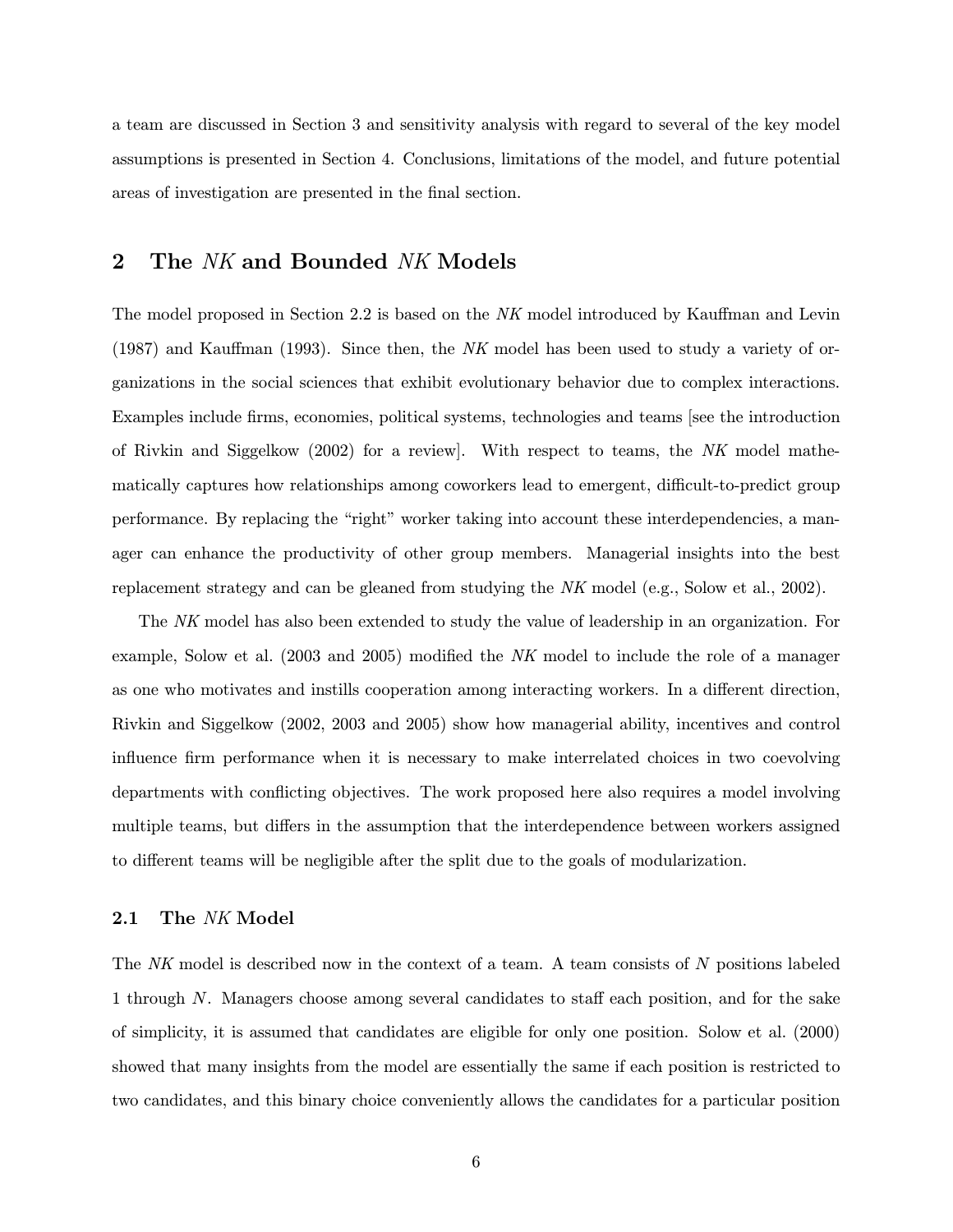to be labeled candidate 0 and 1. Variable  $x_j$  represents the label 0 or 1 corresponding to the candidate selected for position j and  $\mathbf{x} = (x_1, \ldots, x_N)$  identifies the members of the team.

Assessing the performance of interdependent individuals and their teams can be quite challenging in practice (Solow et al., 2002, Sec. 1.1). The performance of worker  $x_j$  is therefore modeled as a number  $p_j$  between 0 and 1, with values closer to 1 indicating better performance. This performance depends on the person in position  $j$  as well as the contributions to the focal person of people in K other positions—say, the K positions to the right of position j, wrapping around if necessary. Anytime one of these  $K$  contributing workers is replaced, the  $NK$  model captures the uncertainty of new interdependent relationships by updating  $p_j$  with a new 0 − 1 random number drawn from a uniform distribution.

The overall team performance is taken to be the average of the worker contributions, that is,  $p(\mathbf{x}) = \frac{1}{N} \sum_{j=1}^{N} p_j$ . The objective is to choose a candidate for each position so that the resulting team x maximizes  $p(x)$ . With  $2^N$  possible team configurations, Kauffman proposed a computationally efficient local search that uses replacements to find a productive team. Starting with a randomly organized team, this search moves to successively better teams by replacing the worker in one position at a time, until no further improvement by such a replacement is possible. The final resulting team is called a local maximum team.

Kauffman computes the expected performance of local maximum teams when  $K = 0$  and  $K = N - 1$ , as the team size N gets large. He also uses simulations to show that, for large teams, local maximum performance benefits from small  $(0 < K < 8)$  amounts of interdependence but then degrades as the number of interdependent relationships K approaches saturation  $N-1$ , a phenomenon known as the complexity catastrophe. The catastrophe results from the effects on individual performances that result when all components of a system are so tightly connected.

### 2.2 The Bounded NK Model

While the NK model captures many desirable properties of teams, it cannot be used directly to study team modularization. One reason is that when a team is divided, individual worker contributions change when interdependent relationships are lost and reestablished. The issue of how to compute the performance of a focal worker  $x_j$  when moved to a sub-team is now addressed.

Consider first a worker  $x_j$  who, when moved to a sub-team, loses an interdependency with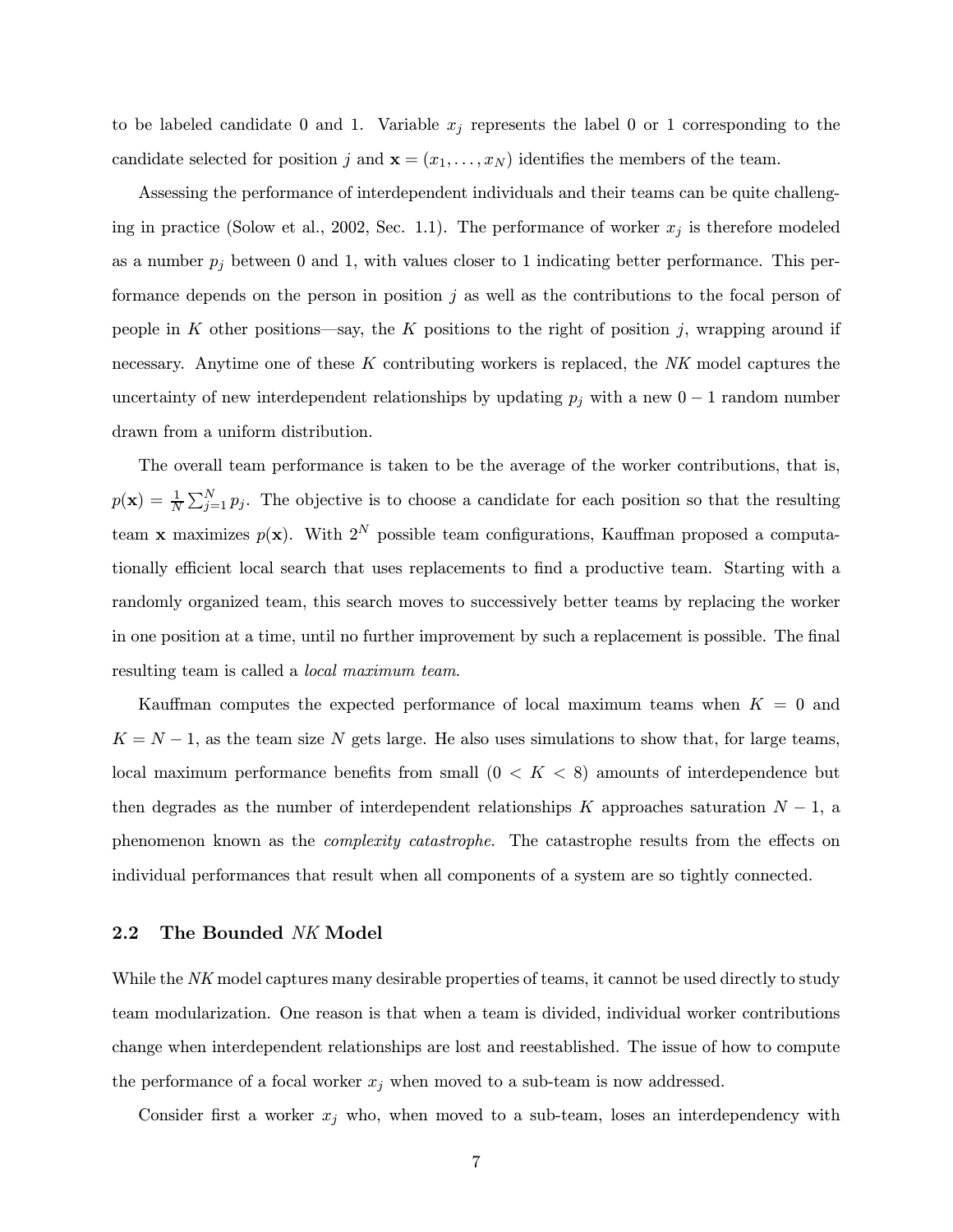only one of the  $K$  co-workers who previously affected that worker's performance and subsequently establishes one new interdependency with a member on the sub-team. Exchanging an old relationship with a new connection can be thought of as replacing one of the  $K$  co-workers who originally interacted with the focal worker  $x_j$ . In the NK model, when one of those K co-workers is replaced, a new  $0-1$  random number is generated for the performance of the focal worker  $x_i$ . Doing so can result in a significantly different performance level for worker  $x_j$  on the new team. Such a radical change in performance may occur when either the one new interdependency drastically affects the performance of worker  $x_j$  or the task of worker  $x_j$  on the sub-team changes completely—possible but unlikely events. A more realistic assumption is that an employee's performance changes little if contact is maintained with most of the  $K$  co-workers and changes more substantially as the number of new interdependencies that must be formed increases. Incorporating this assumption requires a departure from the standard NK model and is one contribution of the model proposed now.

When a worker  $x_j$  is reassigned to a sub-team along with all K of the original co-workers, it is reasonable to assume that the performance  $p_j$  of the worker  $x_j$  is virtually unaffected. At the other extreme, if all K co-workers are assigned elsewhere, then the worker  $x_j$  must form entirely new relationships and the worker's performance  $p_j$  would vary most widely, as low as 0 or as high as 1. When contact is broken with *some* of the  $K$  co-workers, the new performance is assumed to vary within limits that are proportional to the number of lost co-workers, with these limits being closer to 0 and 1 as the number of disrupted interdependencies approaches K.

The bounded NK model captures this feature in the following way. Let  $d_j$  be the number of the K original co-workers with whom the focal worker  $x_j$  loses contact when the team is split. Consider first the case when the worker  $x_j$  is able to establish connections with  $d_j$  new workers after the reorganization. When  $d_j \geq 1$ , the worker's performance  $p_j$  is updated with a new performance  $p'_j$ that is a random number between lower and upper limits, denoted  $l_i$  and  $u_i$ , around the worker's performance  $p_j$ . If worker  $x_j$  severs interdependencies with all K co-workers, then, when  $d_j = K$ new interdependencies are reestablished in the sub-team, the new performance contribution  $p'_j$  of worker  $x_j$  can be anything between lower-bound  $l_j = 0$  and upper-bound  $u_j = 1$ . At the other extreme, if  $d_i = 0$ , none of the workers that interact with  $x_i$  is being replaced, and so the bounds  $l_j = u_j = p_j$ . The following formula, based on the number of connections lost  $d_j$ , is used to determine the values of the lower and upper bounds in a linear way: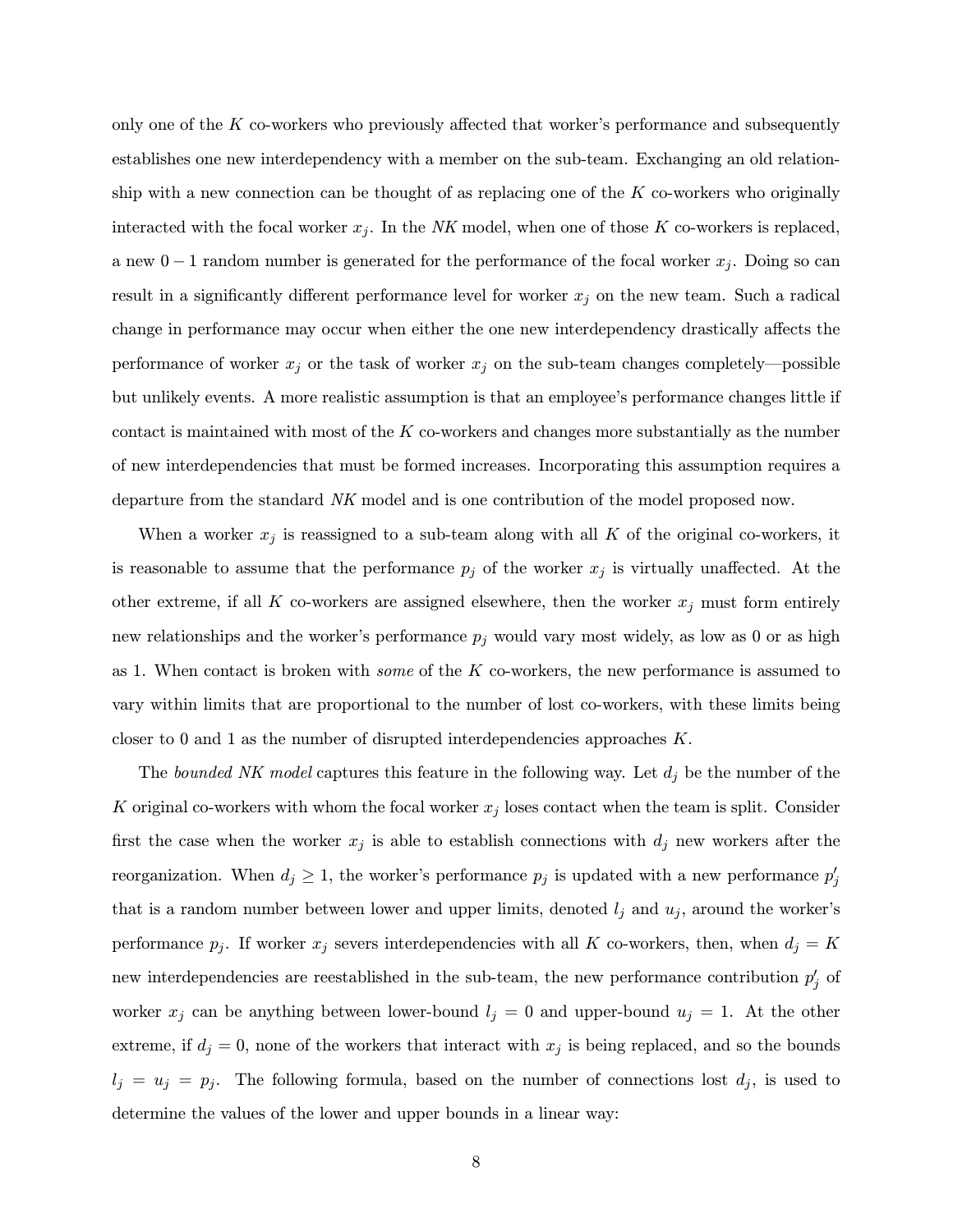$$
l_j = p_j - \frac{d_j}{K}p_j
$$
 and  $u_j = p_j + \frac{d_j}{K}(1 - p_j).$  (1)

Note that lower-bound  $l_j$  and upper-bound  $u_j$  are the fraction of the number of lost connections divided by the number of original connections,  $d_j/K$ , times the distance from the original worker's performance  $p_j$  to 0 and 1, respectively.

It can happen that worker  $x_j$  loses  $d_j$  connections during a reorganization and is unable to reestablish the same number of interdependencies on the new team. To see how this might happen, consider a team of 8 workers in which each worker  $x_j$  interacts with the  $K = 3$  workers to the right of  $x_j$  if the workers were arrayed in an imaginary circle. In a reorganization where sub-team 1 consists of workers 1, 2, and 3 and sub-team 2 consists of workers 4, 5, 6, 7, and 8, worker 1 loses one interdependent relationship with worker 4 but cannot establish a new relationship on sub-team 1 because this sub-team consists of only three workers, two of whom already interact with worker 1. In this case,  $d_j$  in equation (1) is taken to be the number of severed interdependencies, regardless of the number of new interdependencies that worker  $x_j$  can reestablish after the reorganization.

Equation (1) captures another aspect of human performance in that when poorly working interdependencies are disrupted for a poor performer, on average, that person's performance on a new team is likely to improve. Similarly, more often than not, performance of stronger employees is harmed by team division due to lost interdependencies with key people. Using equation (1), it is possible to prove that if the performance of worker  $x_j$  is below average  $(p_j < 1/2)$ , then the new performance  $p'_j$  of worker  $x_j$  is expected to be better than the old performance  $p_j$ . Likewise, if the performance of worker  $x_j$  is above average  $(p_j > 1/2)$ , then the new performance  $p'_j$  of worker  $x_j$ is expected to be worse than the old performance  $p_j$ . For this reason, this property of equation (1) is referred to as the average performance reverting property. Team research suggests that people who are poor performers may have low skills, but alternately the group itself may be limiting a member's success by, for example, scapegoating, bullying, or stereotyping. The diversity literature (e.g., Cox, 1993) and the minority influence literature (e.g., Schachter, l951) document the type of rejection faced by people who differ from the majority.

What is needed now is a way to combine the performances of two split teams into the performance of the resulting group as a whole, called *two-team performance*. Here, to incorporate varying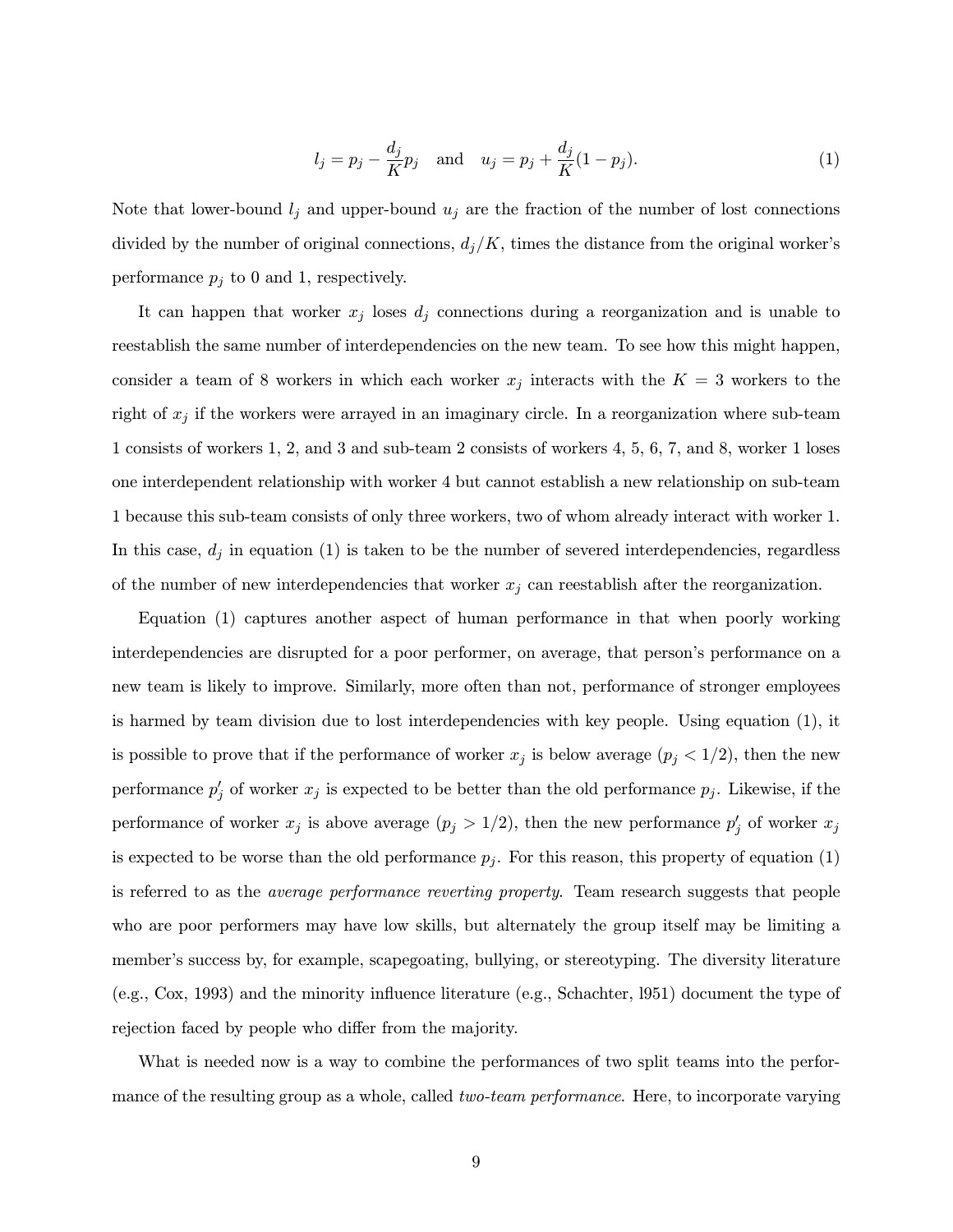sub-team sizes, two-team performance is taken to be the average of the updated individual worker contributions:  $P' = \frac{1}{N} \sum_{j=1}^{N} p'_j$ . Because the performances of the sub-teams use the same formula as that of the undivided team–namely, the average performance of the workers on the team–each worker's contribution is equally important before and after division. The important distinction is how interdependencies are altered by the division and what impact this has on an individual's performance contribution. Other schemes for computing two-team performance are considered in Section 4. (See Section 3.2 for a description of replacements in the bounded NK model.)

In addition to the "bounding" process described above, this model is distinct in other important ways from earlier applications of the NK model. We do split the landscape, reducing the number of interdependencies. But, the existence of a landscape and the process of groups of agents exploring that landscape searching for the peaks are identical to the processes represented in earlier papers.

We assume, consistent with the goals of modularity, that the teams will be divided so that productive interdependent relationships are sustained. If the underlying task, resource, and information flow and the sequencing of events in these working relationships remain substantially unchanged, we can reasonably presume that the key components of interdependence are the same or very similar in the partition as in the original team. People tend not to "mess with success (Audia, Locke, & Smith, 2000) and routinized behavior locks people in both cognitively and motivationally as people "know what to do" from experience (Nelson & Winter, 1982). It is certainly possible that some productive relationships change, but we expect these to be minor relative to the core determinants of the interdependencies.

## 3 Managerial Implications of Policies for Dividing a Team

The bounded NK model can now be used to gain insights into the impact of team member interdependencies on three managerial decisions regarding team division, namely, (a) when to divide a team in terms of the team's "maturity," (b) how many workers to put on each team, and (c) determining which workers should move to the new team. As mentioned in Section 1.1, the number of pre-division replacements is used as a measure of team maturity. When dividing a team, a manager might be concerned with both the short-term effects–that is, what happens to team performance immediately after division—and the long-term effects—that is, what happens to performance af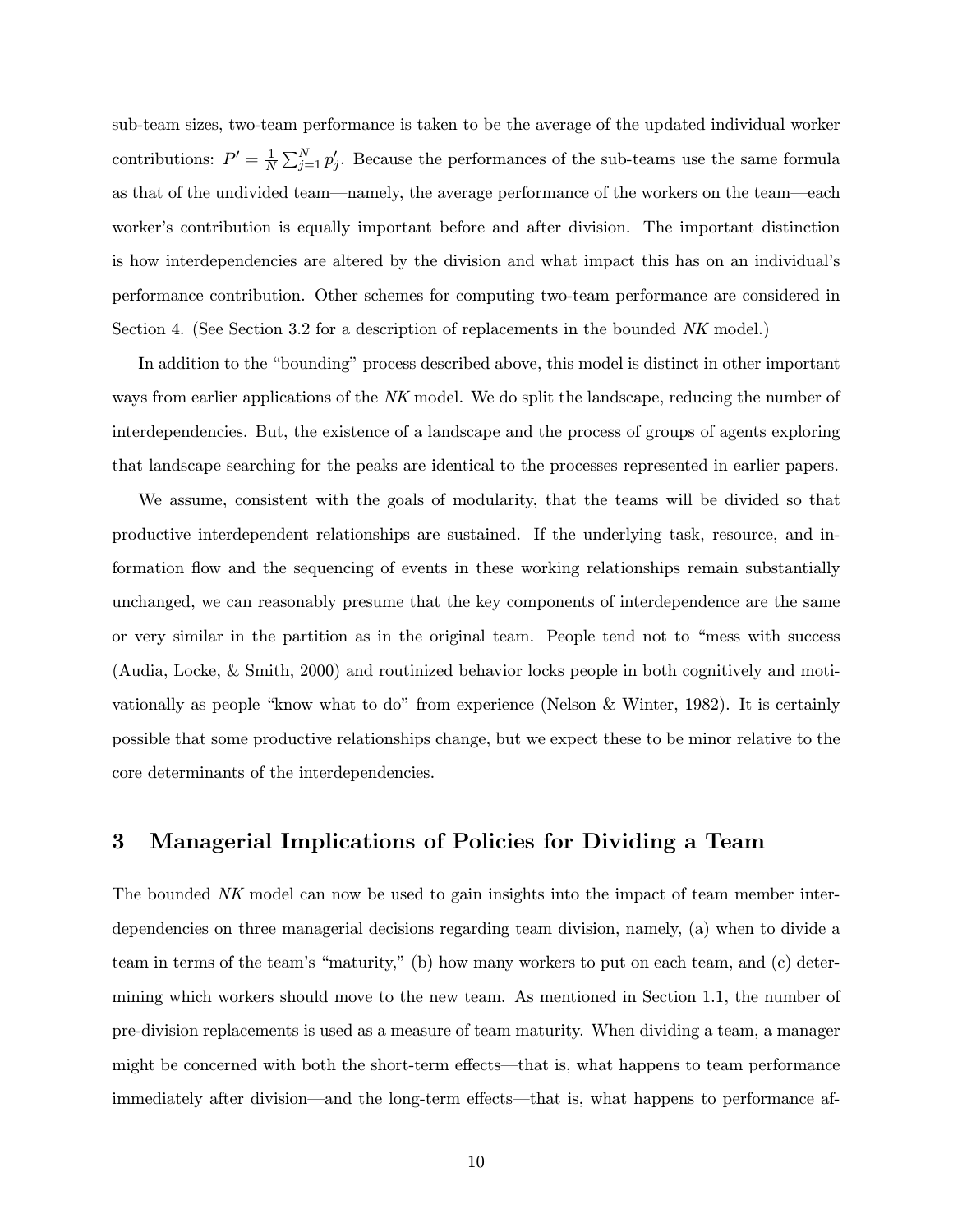ter the divided teams are allowed to mature through additional replacements. The short-term consequences of dividing an immature team using two policies are investigated in Section 3.1 and the short-term and long-term effects of dividing more mature teams are studied in Section 3.2. Throughout, it is assumed that the original team consists of  $N$  members, of which  $N_1$  stay on the current sub-team 1 and the remaining  $N_2$  members move to the new sub-team 2.

#### 3.1 Short-term Consequences of Dividing an Immature Team

Whenever a collection of N people join forces for the first time, one would expect average performance from the group. For example, the first-year performance of any expansion team in professional sports is usually average at best. The same is true of the NK model where the expected performance of the workers on an immature team is  $1/2$ . In fact, it can also be shown that the expected performance of randomly dividing an immature team is  $1/2$  for any size of sub-team 1 and sub-team 2, so there is no expected benefit from doing so.

In contrast, one might hope for improved performance when a more intelligent policy is used to divide a team. Motivated by the "Sorted First Come, First Serve Based on K" policy introduced by Solow et al. (2002) for deciding the order in which to replace members of a team, the following interdependency-based policy is now proposed for modularizing a team:

Policy 1: Eliminate the worker with the worst performance taking into account interdependencies. This policy seeks a worker  $x_j$  who, on being moved, will have the most beneficial impact on the collective performances of the remaining K workers who depend on  $x_j$ . Thus, for each worker  $x_j$ , the sum of the performances of  $x_j$  and the K co-workers to the left in the imaginary circle who are affected by  $x_j$  is computed, and referred to as the *total contribution* of worker  $x_j$ . Workers are sorted in increasing order of their total contribution and the first number  $N_2$  of such individuals (i.e., those with the lowest contribution) is moved to sub-team 2.

For example, consider an eight-member team with  $K = 2$  interdependent relationships and the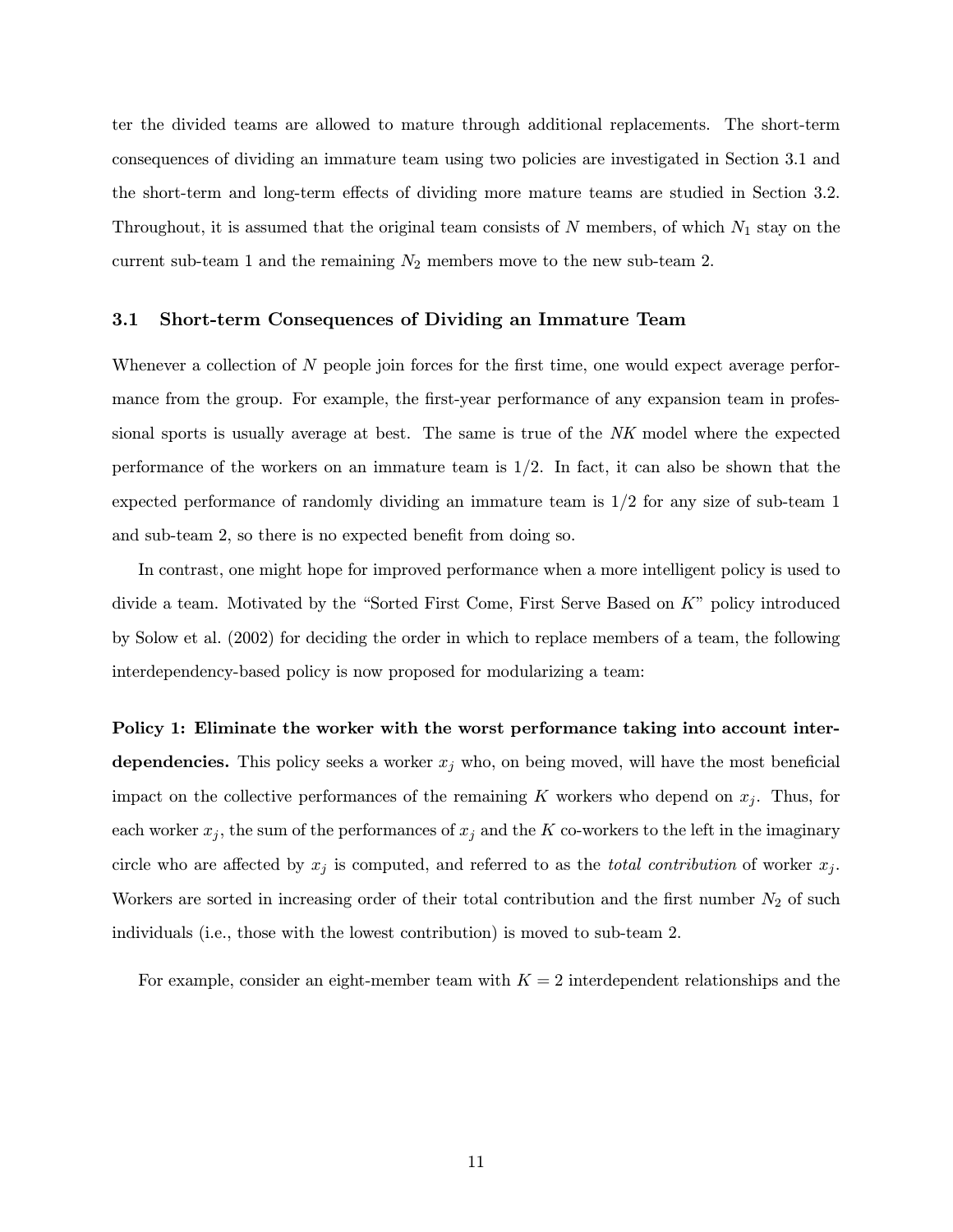following performances as an individual as well as their total contributions:

| position 1 2 3 4 5 6 7                                 |  |  |  |  |
|--------------------------------------------------------|--|--|--|--|
| individual performance 0.1 0.9 0.4 0.7 0.5 0.6 0.2 0.7 |  |  |  |  |
| total contribution 1.0 1.7 1.4 2.0 1.6 1.8 1.3 1.5     |  |  |  |  |

When the size of sub-team two is  $N_2 = 3$ , the three workers moved to sub-team 2 by this policy are those in positions 1, 7, and 3 because their respective total contributions are the three smallest.

#### 3.1.1 Dividing an Immature Team Based on Eliminating the Worst Relationships

The short-term effects of dividing an immature team using Policy 1 for different numbers of interdependent relationships K and sub-team 1 sizes  $N_1$  are illustrated in figure 1, where it is observed that for small numbers of interdependencies, the partition sizes of the sub-teams,  $N_1$  and  $N_2$ , significantly impact team performance immediately after the division. For example, when the number of interdependencies per worker is  $K = 1$  and the size of sub-team one  $N_1$  is small (that is, most members are moved to sub-team 2), average performance decreases immediately after division. In contrast, average performance increases when  $N_1$  is large (that is, few members are moved to sub-team 2). To see why the latter is true, consider what happens when only one member of the original team, say, worker  $x_j$ , is moved to sub-team 2. By definition of Policy 1, that worker's total contribution (which includes interdependencies) is the smallest. Hence, worker  $x_j$  and the  $K = 1$ worker  $x_{j-1}$  who is affected by  $x_j$  are each likely to have below-average (less than 0.5) performances (this, however, is less likely to be true when dividing more mature teams–see Section 3.2). According to equation (1) with  $d_j = K = 1$ , the performance of worker  $x_j$  on sub-team 2 is generated as a new  $0 - 1$  random number that is likely to be greater than the original performance of the worker  $x_j$  since the original performance is below average. Simultaneously, the new performance of  $x_{j-1}$  who remains on sub-team 1 is generated as a 0 − 1 random number that is also likely to be greater than the original performance of  $x_{j-1}$ . The remaining workers are retained on sub-team 1 with their performances unchanged. The net result is that the performance of each of the two sub-teams–and hence the two-team performance–is likely to improve over the original team, as seen in figure 1 for the number of interdependencies  $K = 1$  and a sub-team 1 size of  $N_1 = 19$ .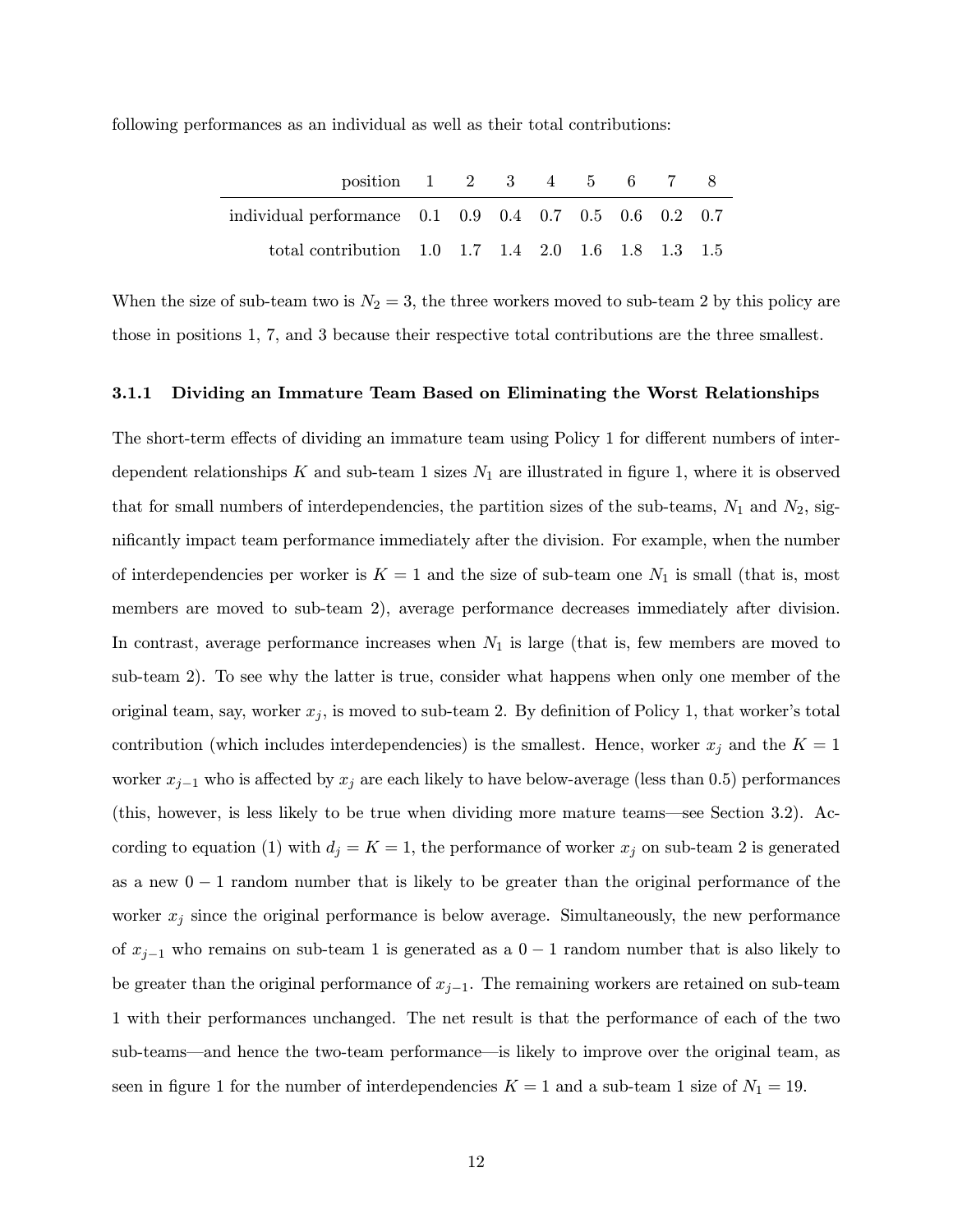

Figure 1: Simulated performance of dividing immature teams using Policy 1 when  $N = 20$  and  $K=1$ .

The foregoing explanation leads to the most important insight about interdependencies when dividing an immature team: to improve two-team performance, give the lowest performing employees the largest opportunity to improve while maintaining the performance of the best workers. And the way to give the lowest-performing workers the largest opportunity to improve in the bounded NK model is to disrupt more of their interdependencies. To be successful, a policy must also minimize the disturbance to the relationships of workers who are performing well so that their performance decreases minimally. In general, this is achieved by assigning the majority of the high-performing employees with their most supportive teammates to the larger team. In terms of the model, a strategy that disrupts as many interdependencies as possible of the workers with the lowest total contributions is referred to as the minimum performance, maximum change rule (mpMC rule).

This mpMC rule also provides the basis for an explanation as to why the curve for  $K = 1$ in figure 1 first increases as the size  $N_1$  of sub-team 1 decreases from its maximum value of 19 and then decreases below  $N_1 = 16$ . To illustrate, consider what happens when two members of the original team, say  $x_i$  and  $x_j$ , are moved to sub-team 2 and suppose that  $x_i$  and  $x_j$  are not interdependent prior to division. According to Policy 1, these two workers' total contributions to the team are smallest, hence,  $x_i$  and  $x_j$  and the two other workers who depend on them are each likely to have below-average performances. Since  $x_i$  and  $x_j$  do not interact with each other and they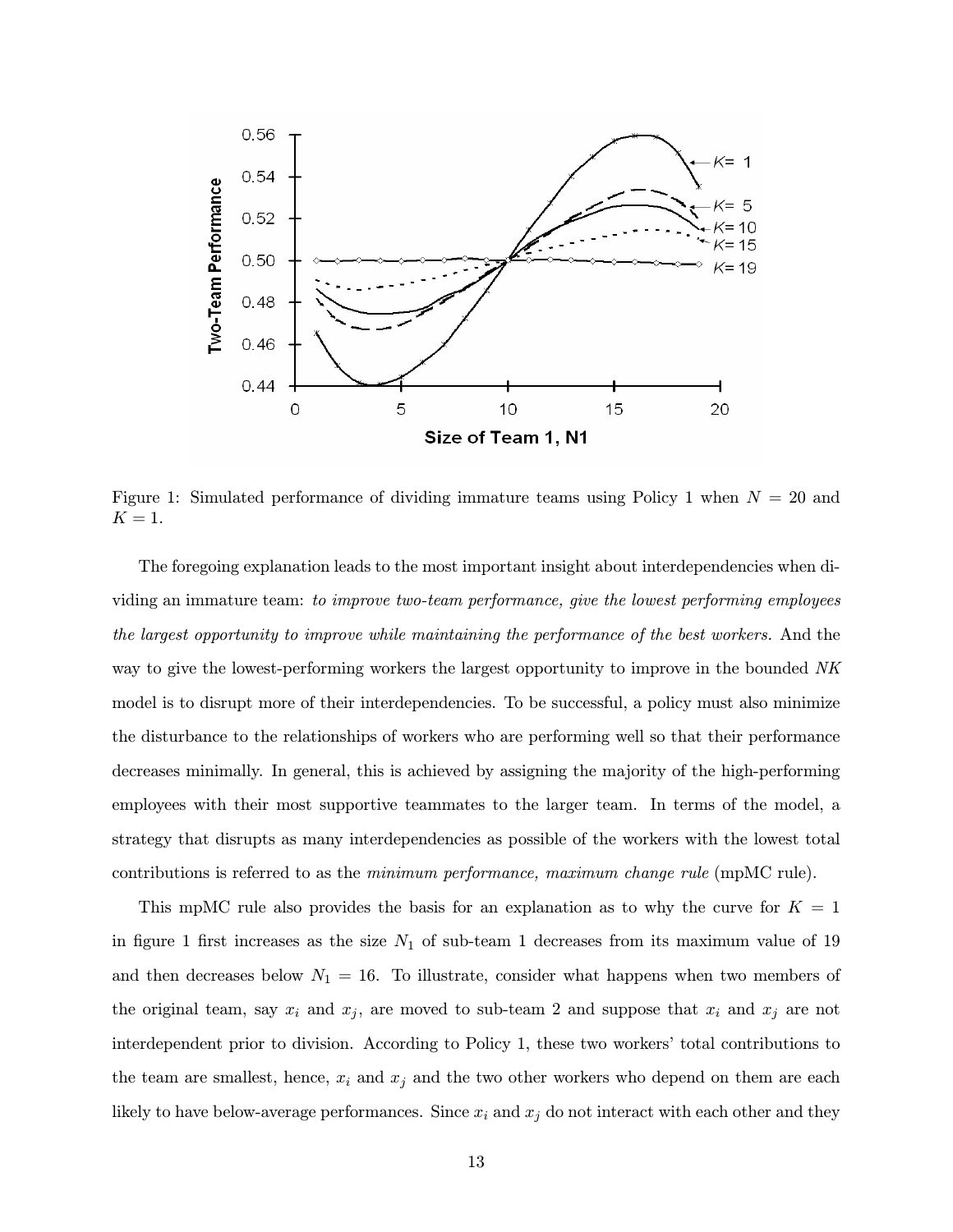each interact with  $K = 1$  other original team members, their performances on sub-team 2 as well as the performance of the two affected workers on sub-team 1 will each be new 0−1 random numbers that are likely to be greater than their original performances. At the same time, the performances of the other 16 workers who are retained on sub-team 1 remain unchanged. So, increasing the size of sub-team 2 from  $N_2 = 1$  to  $N_2 = 2$  results in increasing the number of disrupted interdependencies from 2 to 4. Had workers  $x_i$  and  $x_j$  been interdependent prior to division, then only three workers realize change and likely improvement through division. Either way, in accordance with the mpMC rule, additional improvement is achieve when the size of sub-team 2 is  $N_2 = 2$ , as seen in figure 1.

However, as the size  $N_1$  of sub-team 1 decreases further, more low-performing workers are moved to sub-team 2 with increasing likelihood of having interdependencies with each other. Thus, according to equation  $(1)$  in the bounded NK model, the new performances of these workers are likely to improve less than if those workers who move to sub-team 2 had no interdependent relationships among themselves. At the same time, equation (1) implies that the fewer remaining workers on sub-team 1 will realize a more drastic downward change in their performances because they are most likely above-average performers prior to division who are losing an increasing number of beneficial interactions with co-workers who move to sub-team 2. In summary, as the size  $N_1$  of sub-team 1 decreases from its maximum value, two-team performance initially improves but then starts to decrease due to an increasing number of retained interdependencies from the original team on sub-team 2 and a simultaneous increase in lost interdependencies from those remaining on sub-team 1, as seen in figure 1 when  $N_1$  decreases from its maximum value of 19.

To validate the foregoing explanation, simulations were conducted by dividing an immature team of 20 workers with  $K = 1$  relationship per worker and a controlled number of workers going to sub-team 2 under Policy 1. Because the number of relationships per worker is  $K = 1$ , the new performance of each worker  $x_j$  who moves to sub-team 2 is either unchanged if the interdependent co-worker  $x_{j+1}$  also moves to sub-team 2, or changed to a new 0–1 random number if interdependent co-worker  $x_{j+1}$  remains on sub-team 1. According to the preceding discussion, the fewer the number of workers who move to sub-team 2 with unchanged performance, the better the twoteam performance should be. This intuition is confirmed by the results in figure 2, in which the x-axis represents the number  $N_2$  of workers moving to sub-team 2 and the y-axis represents the average two-team performance after splitting the team with  $N_2$  workers moving to sub-team 2.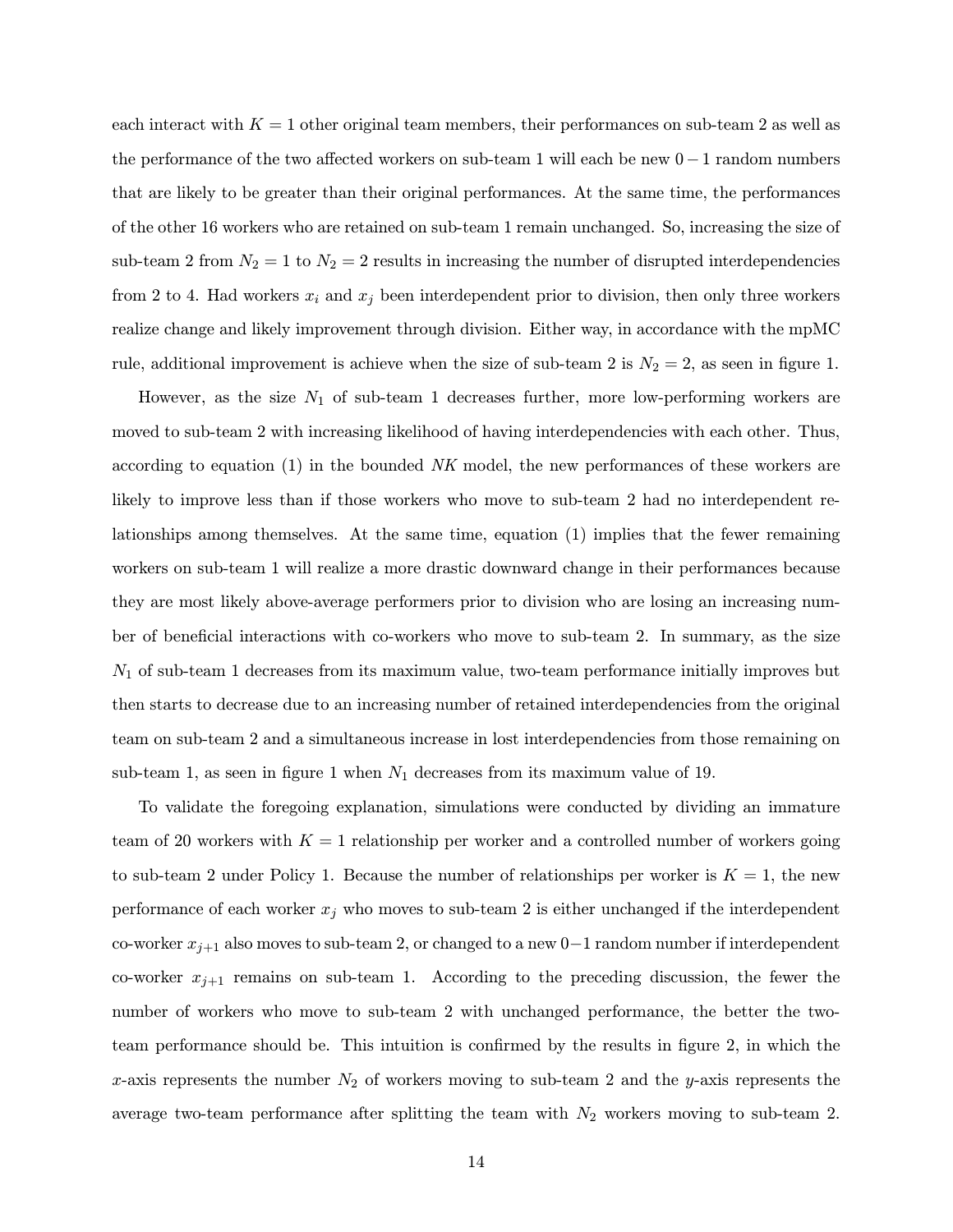

Figure 2: Simulations controlling the number of workers who move to sub-team 2 with unchanged performance when the number of workers  $N = 20$  and the number of interdependencies per worker  $K = 1$ .

For example, the three points plotted directly above the value of  $N_2 = 3$  in figure 2 represent the average two-team performance when the number of the  $N_2$  workers moving to sub-team 2 with unchanged performance is 2, 1, and 0, respectively. More generally, for each value of  $N_2$ , 100,000 immature teams were generated and split using Policy 1 and then put into groups, depending on how many of the  $N_2$  workers moving to sub-team 2 had their performance unchanged. The average two-team performance for all teams in each group was computed and plotted as a single point in figure 2. As seen there, for any size  $N_2$  of sub-team 2, the fewer the number of workers who move to sub-team 2 with unchanged performance, the better the average two-team performance is.

Returning to figure 1, observe that as the size  $N_1$  of sub-team 1 decreases below one-half, the foregoing performance benefits of division are eventually offset by workers with above-average performance being moved to sub-team 2. In summary, as the size of sub-team one  $N_1$  decreases, two-team performance immediately after the division first increases and then starts to fall from its maximum and, if more than half of the workers are moved to sub-team 2, the result is a net decrease in two-team performance when compared to the original team. This sinusoidal pattern for the curve associated with the number of interdependent relationships  $K = 1$  is also evident for the other values of  $K$  in figure 1, but to a lesser degree.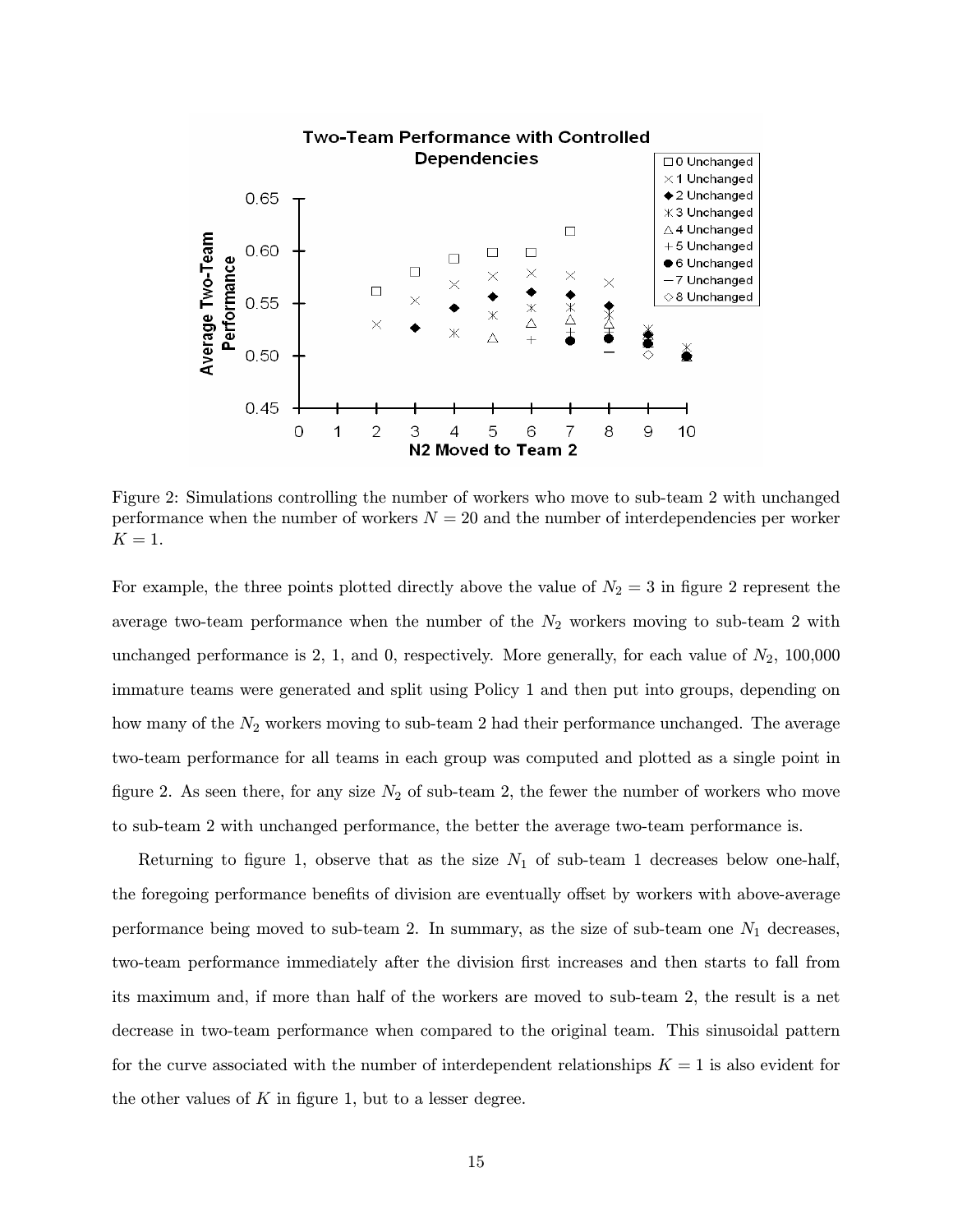Another observation from figure 1 is that the curves flatten out and approach 0.5 as the number of interdependencies  $K$  between workers increases. This means that as the number of interdependencies increases, the maximum amount of performance improvement that can be obtained immediately after division decreases to the point where dividing a fully-interacting team yields virtually no improvement, even with the best partition sizes. The decrease in two-team performance to 0.5 for a fully-interacting team  $(K = N - 1)$  can be explained as follows. When workers have interdependencies with all other workers on their team, the total contribution of each worker  $x_j$  is that person's contribution plus the sum of the performances of all other workers. In other words, when  $K = N - 1$ , each worker's total contribution is identical. Thus, the  $N_2$  workers that are moved to sub-team 2 are, for all practical purposes, chosen randomly. As mentioned previously, it can be proved that the expected two-team performance of dividing a team randomly with any partition sizes  $N_1$  and  $N_2$  is 0.5, which explains why the curve for team sizes  $K = 19$  in figure 1 is approximately flat.

#### 3.1.2 Dividing an Immature Team Based on Exploiting the mpMC Rule

As just seen, the immediate benefit of dividing an immature team with the best possible partition decreases as the number of interdependencies of each worker increases. It is therefore worthwhile to seek a policy that overcomes this drawback. Such a policy should be based on the mpMC rule in which one would ideally disrupt many interdependencies of low-performing workers, in the hope that new relationships will lead to better performance, while maintaining most interdependent relationships of high-performing workers. To maintain desirable interdependencies, the proposed policy divides the team into two adjacent groups and the point of division is determined by the employees who collectively would benefit most by having their relationships severed. To identify such a split, for each possible partition of the team into two contiguous sub-teams, a measure is now proposed with the property that the smaller that measure, the more likely such a division will, collectively, benefit weak performers by disrupting many of their interdependencies while not hurting strong performers, by disrupting few of their interdependencies.

To understand this measure, consider the team in figure 3 where workers 1, 2, 3, 4, and 5 remain on sub-team 1 and workers 6, 7, and 8 move to sub-team 2. As seen, after division, workers 5 and 8 lose all their prior  $K = 3$  connections, workers 4 and 7 lose all but one of their prior 3 connections,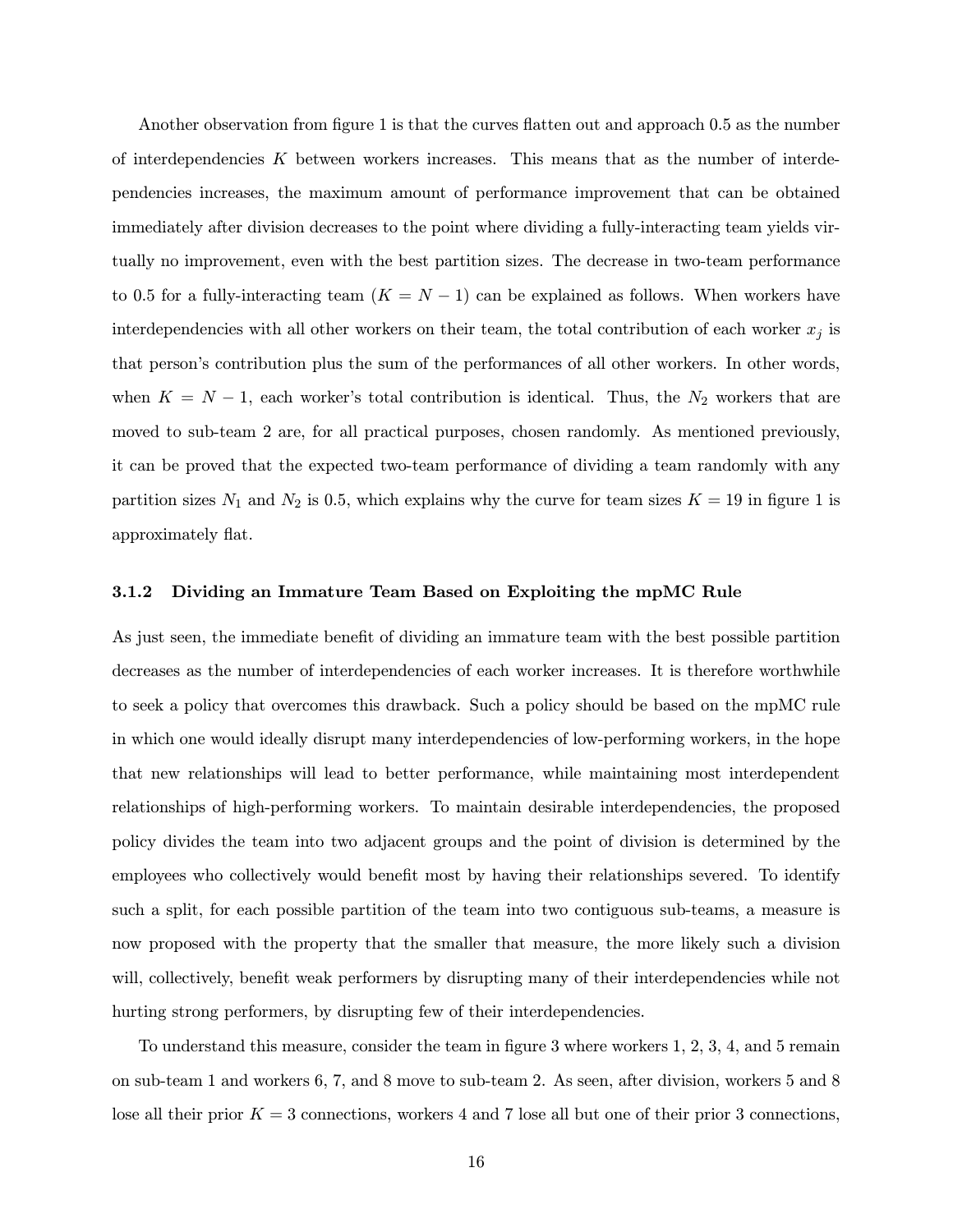

Figure 3: An example of lost connections when a team is split into two contiguous teams and  $N = 8, K = 2$  and  $N_1 = 5$ .

and so on. According to the mpMC rule, it would be best if the workers in the ending positions 5 and 8 have the worst performance, those in positions 4 and 7 (one position in from the end) have the next worst performance, and so on. While this cannot be guaranteed, an appropriate measure can be obtained by adding up each worker's performance weighted by the fraction of that worker's  $K$  connections lost in the division. The smaller the value for this sum, the more likely such a division will benefit weak performers removed from sub-team 1 by disrupting many of their interdependent relationships while not hurting strong performers on sub-team 1 by disrupting few of their interdependencies. Similarly for sub-team 2. In summary, the following policy is proposed.

Policy 2: Disrupt weak collective interdependencies. Given desired team sizes  $N_1$  and  $N_2$ , divide the team into two adjacent sub-teams in such a way that when workers are numbered so that  $1,\ldots,N_1$  are on sub-team 1 and  $N_1+1,\ldots,N$  move to sub-team 2, the following total weighted performance is as small as possible:

$$
TWP = \sum_{j=1}^{N_1} \frac{d_j}{K} p_j + \sum_{j=N_1+1}^{N} \frac{d_j}{K} p_j \tag{2}
$$

To demonstrate Policy 2, recall the previous example where a team of  $N = 8$  workers and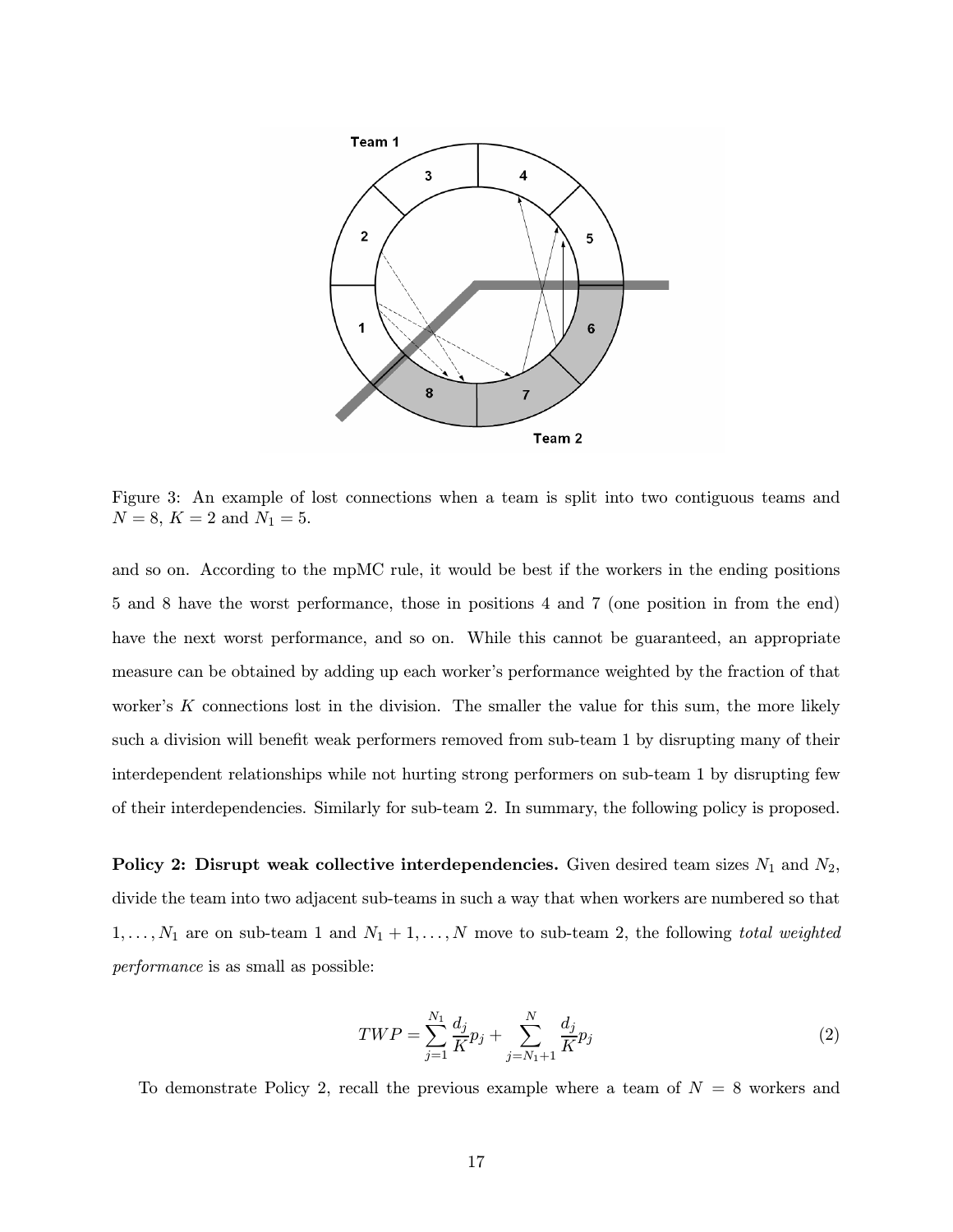$K = 2$  interdependencies each with initial performances  $p = (0.1, 0.9, 0.4, 0.7, 0.5, 0.6, 0.2, 0.7)$  is partitioned so that the size of sub-team 2 is  $N_2 = 3$ . Under Policy 2, there are eight ways to move  $N_2 = 3$  adjacent workers in an imaginary circle to sub-team 2, and hence eight TWP measures to compare. One such division, depicted in figure 3, retains workers 1,..., 5 and moves workers 6, 7 and 8 to sub-team 2. The dashed lines in figure 3 indicate that, as each worker depends on  $K = 2$ other workers, worker 7 loses one connection with worker 1 and worker 8 loses connections with workers 1 and 2. Similarly, workers 4 and 5 lose one and two connections, respectively, as indicated by the solid lines in the figure. Workers 1, 2, 3 and 6 realize no disrupted interdependencies. Thus,

$$
TWP = \left(\frac{0}{2}p_1 + \frac{0}{2}p_2 + \frac{0}{2}p_3 + \frac{1}{2}p_4 + \frac{2}{2}p_5\right) + \left(\frac{0}{2}p_6 + \frac{1}{2}p_7 + \frac{2}{2}p_8\right) = 1.65
$$

The next division considered would be to retain workers 2,..., 6 on sub-team 1 and assign workers 7, 8, and 1 to sub-team 2 with the following measure:

$$
TWP = \left(\frac{0}{2}p_2 + \frac{0}{2}p_3 + \frac{0}{2}p_4 + \frac{1}{2}p_5 + \frac{2}{2}p_6\right) + \left(\frac{0}{2}p_7 + \frac{1}{2}p_8 + \frac{2}{2}p_1\right) = 1.30.
$$
 (3)

Under Policy 2, the second partition with the smaller TWP is preferred to the first because the strongest three workers (2, 4 and 8) maintain the same or better interdependent relationships and the worst worker (worker 1) increases from zero to two severed connections. In fact, this particular division provides the lowest TWP of the eight divisions considered by Policy 2, and hence is the partition that takes maximum advantage of the mpMC rule.

Results of computer simulations comparing short-term performances of Policies 1 and 2 on immature teams are shown in figures 4, 5 and 6. Several properties of Policy 2 are first identified and explained. For example, as seen in figure 4, two-team performance under Policy 2 is symmetric about the division where sub-team 1 is half the size of the original team  $(N_1 = N/2)$ . To understand why, consider the foregoing numerical example in which there are  $N = 8$  workers and the size of sub-team two is  $N_2 = 3$ . As computed in equation (3), the division that minimizes the TWP has workers 7, 8, and 1 moving to sub-team 2 and the other five workers remaining on sub-team 1. According to the way the TWP is computed in equation (2), when the size of sub-team 2 is  $N_2 = 5$ , the TWP of the division in which workers 7, 8, and 1 stay on sub-team 1 and the remaining five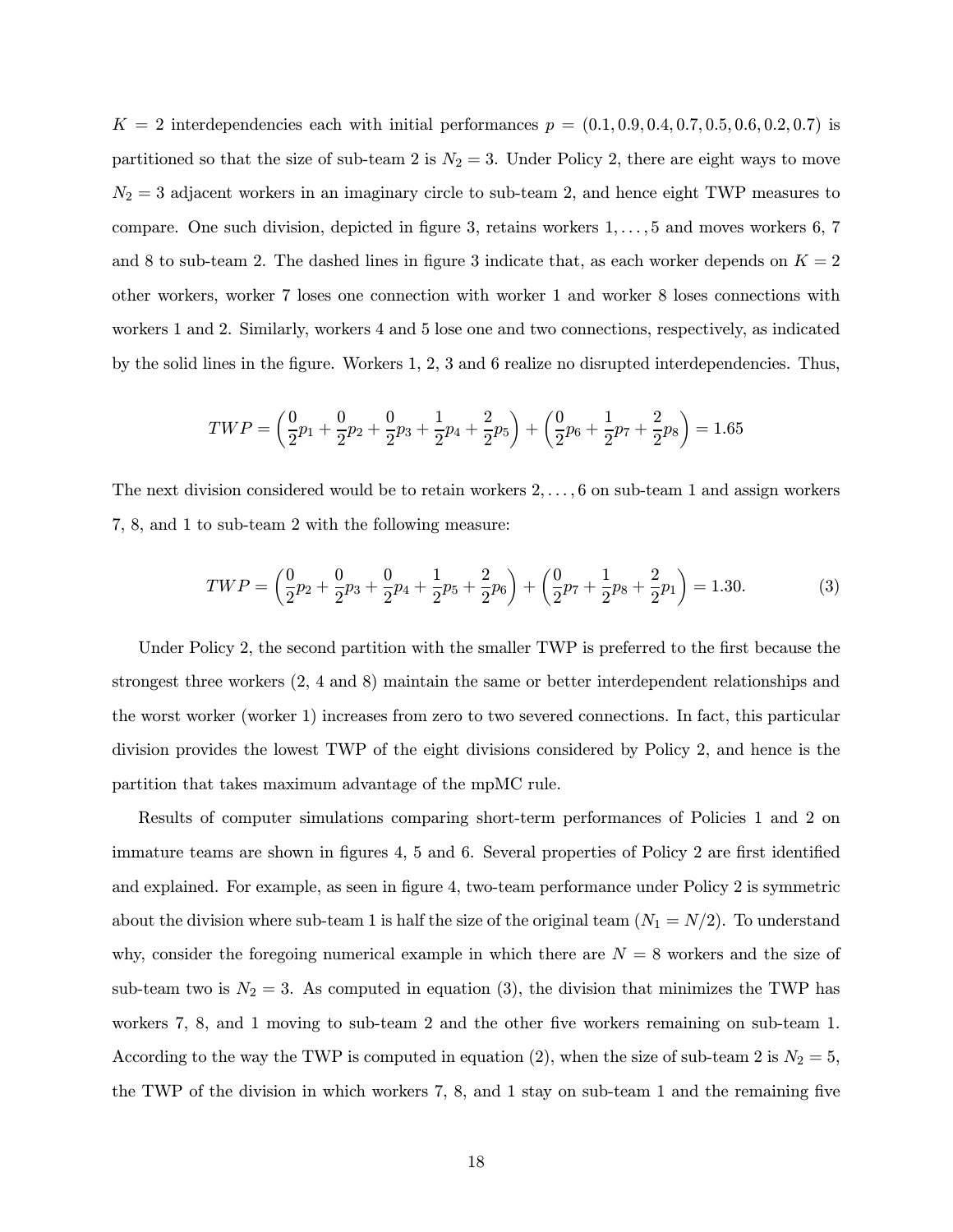

Figure 4: Comparing Policies 1 and 2 when  $N = 20$  and  $K = 1$ .

workers move to sub-team 2 has the same (minimum) value of 1.30. Thus, under Policy 2, the same two sub-teams result when the size  $N_2$  of sub-team 2 is 3 or 5. Note also from figures 4-6 that this symmetry is independent of K because, regardless of  $K$ , the TWP for any value of the size of sub-team 1, say,  $N_1 = M$ , is the same as the TWP when  $N_1 = N - M$ .

Another property seen in figure 4 is that the two policies perform identically when the number of interdependencies per worker is  $K = 1$  and the size of sub-team 1 is  $N_1 = 19$ . This is because of the way TWP is computed in equation (2). Specifically, consider the single worker moved to sub-team 2, say,  $x_j$ . Since  $K = 1$ , the only workers affected by the division are  $x_j$  and  $x_{j-1}$  and the associated TWP is  $p_j + p_{j-1}$ . Thus, the division that minimizes the TWP is the one in which position j minimizes  $p_j + p_{j-1}$ , which is precisely the same criterion used in Policy 1 when the number of interdependencies is  $K = 1$  and the size of sub-team two is  $N_2 = 1$ .

However, when the number of interdependencies is  $K = 1$ , Policies 1 and 2 yield different results as the size of sub-team 1 decreases. Specifically, as seen in figure 4, two-team performance remains constant under Policy 2 for all sizes  $N_1$  of sub-team 1 except for a slight dip when the size of sub-team one is half of the number of workers  $(N_1 = N/2)$  while performance under Policy 1 is sinusoidal as the size  $N_1$  of sub-team 1 changes. The reason for the constant two-team performance of Policy 2 is that, for any size  $N_1$  of sub-team 1, the division that minimizes the TWP requires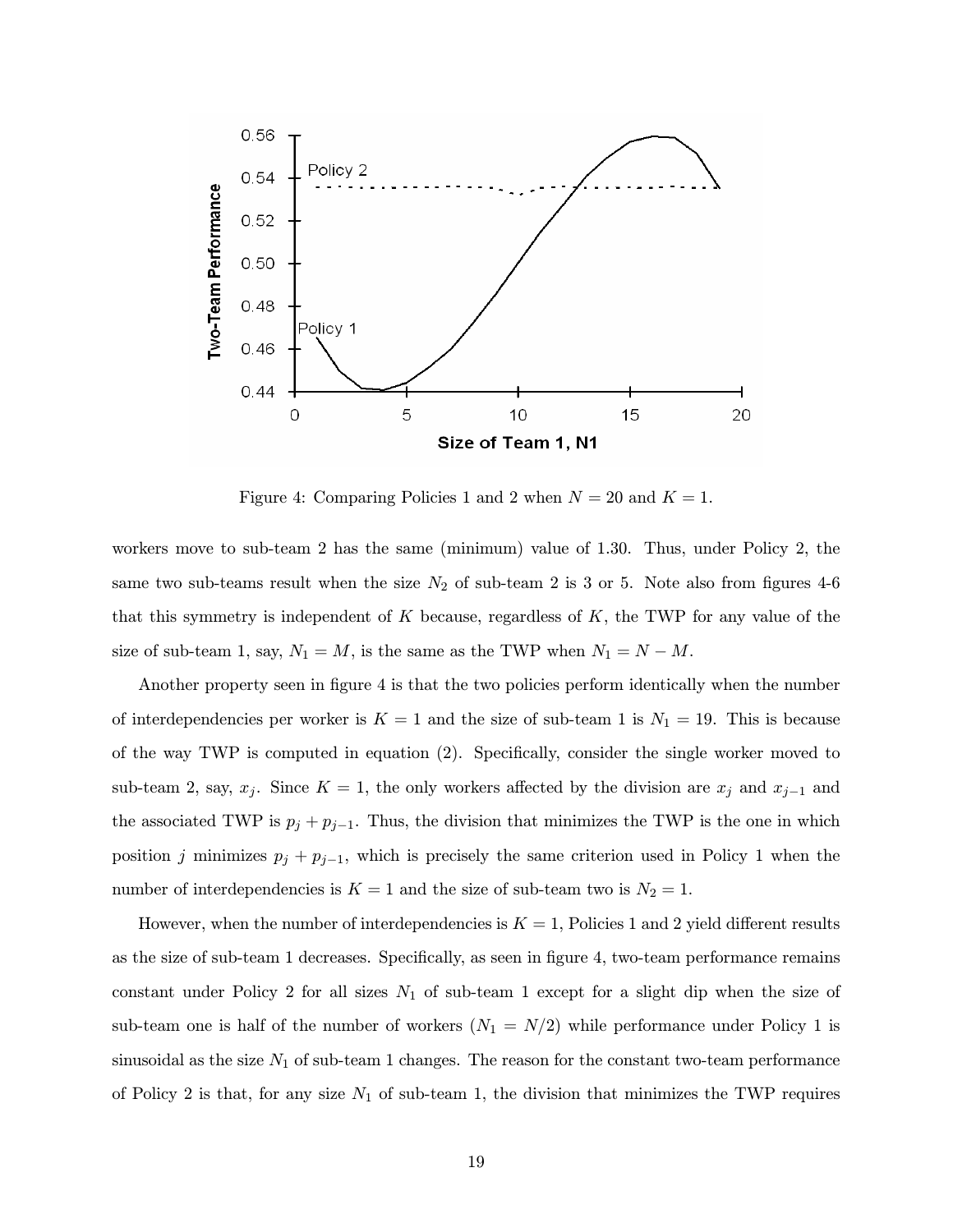finding the position  $j = 1, ..., N$  that minimizes the joint performance  $p_j + p_{j+N-N_1}$ . Regardless of the value of the size  $N_1$  of sub-team 1, doing so involves finding the minimum of N sums of two individual performances,  $p_j + p_{j+N-N_1}$ , for  $j = 1, ..., N$ . To illustrate, consider a team of size  $N = 5$ . Finding the TWP for this team for each different size  $N_1$  of sub-team 1 requires finding the minimum of the  $N = 5$  possible values of  $p_j + p_{j+N-N_1}$  for  $j = 1, 2, 3, 4, 5$  shown in the following table:

|--|--|

| $N_1$ |  | $j = 1$ $j = 2$ $j = 3$ $j = 4$ $j = 5$                                      |  |  |
|-------|--|------------------------------------------------------------------------------|--|--|
|       |  | 1 min{ $p_1 + p_5$ , $p_2 + p_1$ , $p_3 + p_2$ , $p_4 + p_3$ , $p_5 + p_4$ } |  |  |
|       |  | 2 min{ $p_1 + p_4$ , $p_2 + p_5$ , $p_3 + p_1$ , $p_4 + p_2$ , $p_5 + p_3$ } |  |  |
|       |  | 3 min{ $p_1 + p_3$ , $p_2 + p_4$ , $p_3 + p_5$ , $p_4 + p_1$ , $p_5 + p_2$ } |  |  |
|       |  | 4 min{ $p_1 + p_2$ , $p_2 + p_3$ , $p_3 + p_4$ , $p_4 + p_5$ , $p_5 + p_1$ } |  |  |

Observe from the foregoing table that for all sizes  $N_1$  of sub-team 1, finding the value of j for the TWP involves finding the minimum of 5 sums of distinct pairs of performance measures, each pair being the sum of two independent  $0 - 1$  random numbers. The expected value of these sums, and of the new performances of the two workers affected by the division, are the same regardless of the value of  $N_1$ , thus explaining why the curve for Policy 2 is flat when the number of interdependencies per worker is  $K = 1$ . But why does this curve dip slightly when the size of sub-team 1 equals half the number of workers  $(N_1 = N/2)$ ? The answer lies in an anomaly that arises when N is even. When the size of sub-team 1 is half the number of workers and the number of workers  $N$  is even, only  $N/2$  (instead of N) of the sums are distinct.

Turning to figures 5 and 6, it is seen that sizes of the sub-teams impact the results under Policy 2. To understand why, consider what happens when the number of interdependencies per worker is  $K = N - 1$  and the size of sub-team 2 is  $N_2 = 1$ . In this case, the performance of a worker, say,  $x_j$ , who moves to sub-team 2 changes significantly, based on losing  $N-1$  connections while the performances of the remaining  $N_1 = N - 1$  workers staying on sub-team 1 change based on losing only the one connection with worker  $x_j$ . If the performance of worker  $x_j$  is below average, the net result is that two-team performance after the division improves over the original undivided team, as seen in figure 6 when the size of sub-team 1 is  $N_1 = 19$ . However, when the size of sub-team 1 is  $N_1 = 18$ , the performances of, say, workers  $x_j$  and  $x_{j+1}$ , who move to sub-team 2 change based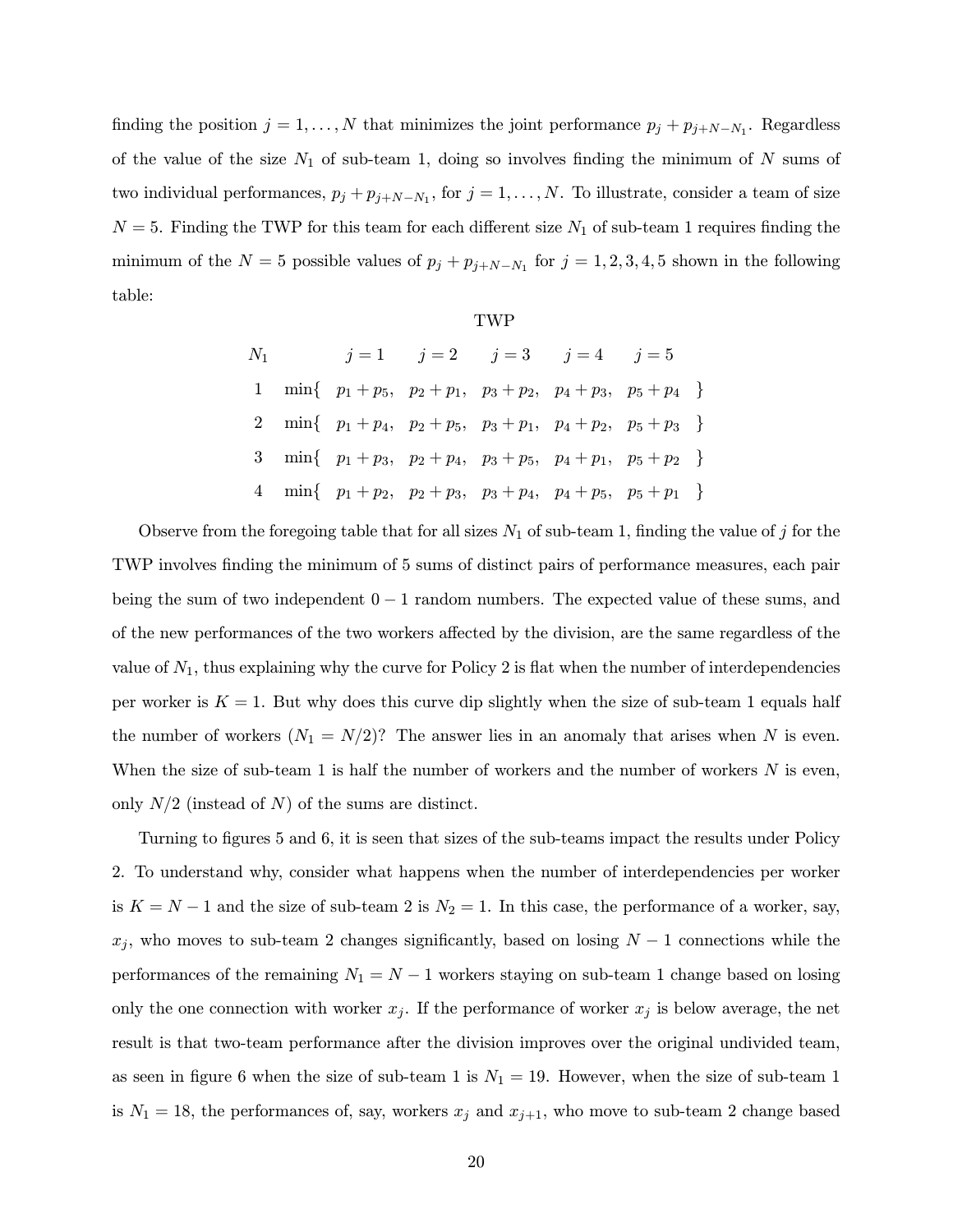

Figure 5: Comparing Policies 1 and 2 when  $N = 20$  and  $K = 10$ .

on losing  $N-2$  connections, which is not as much as when only one worker moves to sub-team 2. Likewise, the performances of the  $N-2$  workers who stay on sub-team 1 change based on losing two connections, which is more than when  $N-1$  workers stay on sub-team 1. If the performances of the two workers  $x_j$  and  $x_{j+1}$  are below average, the net results is that two-team performance after the division improves over the original undivided team, but not as much as when the size of sub-team two  $N_2 = 1$ , as seen in figure 6 for sub-team 1 of size  $N_1 = 18$ . This degradation in two-team performance under Policy 2 continues as the size  $N_1$  of sub-team 1 increases to half the total number of workers  $N/2$ .

Note from figures 4, 5, and 6 that Policy 2 performs worse as the number of interdependencies K approach saturation at  $N-1$  because, as K increases, the workers on the larger team experience more disruptions of their working relationships. Finally, the differences across figures 4, 5, and 6 show the advantage of Policy 2 over Policy 1 for all but the smallest number of interdependencies K. For example, as seen in figure 4 where interdependence is low  $(K = 1)$ , the best immediate two-team performance is achieved with Policy 1 when the size  $N_1$  of sub-team 1 is large (that is, few members are moved to sub-team 2) and exceeds any performance that can be achieved with Policy 2, regardless of team sizes. However, as seen in figure 5 where interdependence is moderate  $(K = 10)$ , immediate two-team performance generated by Policy 2 dominates that of Policy 1 for all partition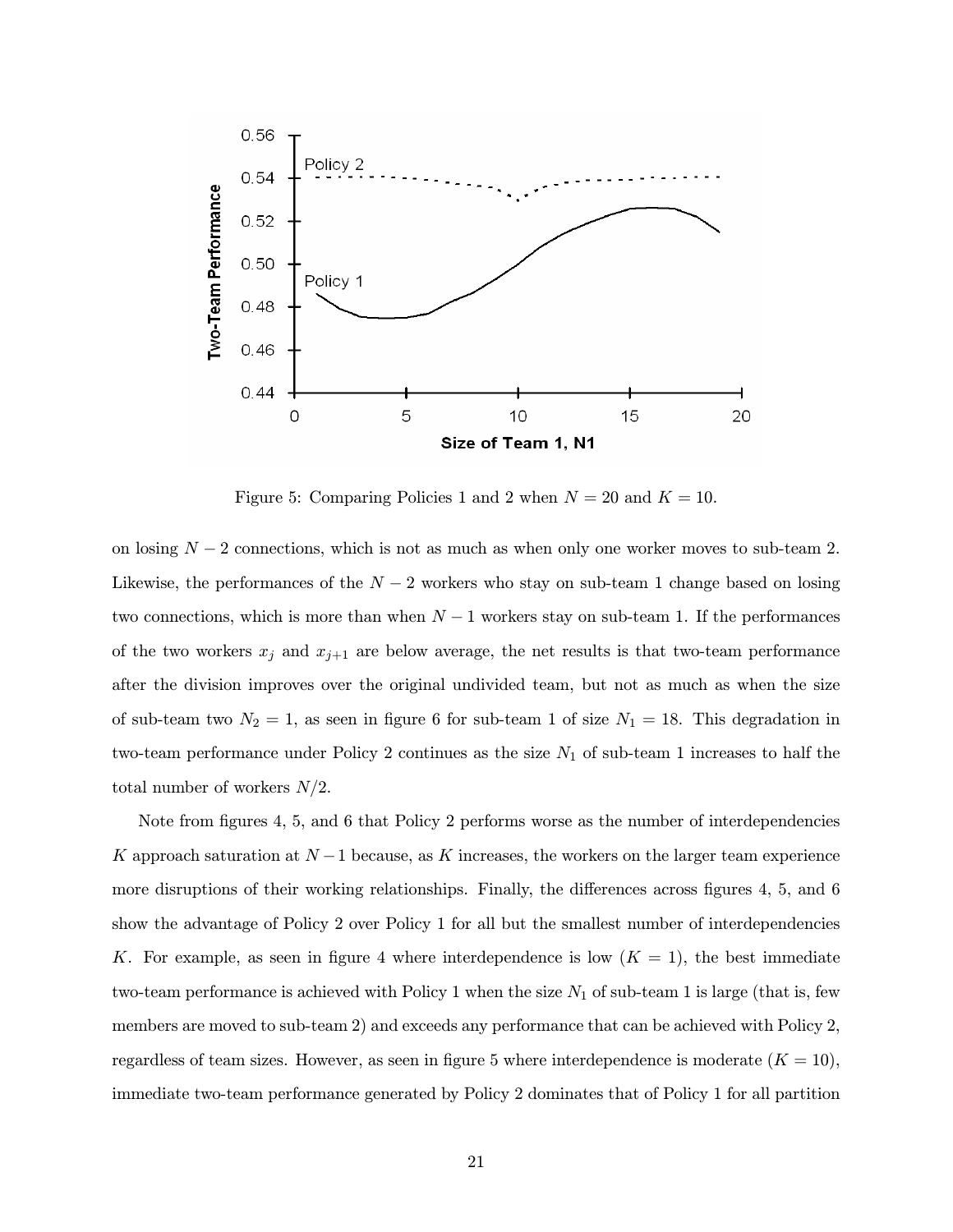

Figure 6: Comparing Policies 1 and 2 when  $N = 20$  and  $K = 19$ .

sizes of sub-team 1. Similar advantages are obtained with Policy 2 when interdependence is high  $(K = 19)$ , as seen in figure 6, where both curves have moved down compared to the corresponding curves in figure 5. The dominance of Policy 2 when there are more than a few interdependencies is due to the fact that Policy 2 exploits the mpMC rule better than Policy 1.

Will: cleanup. To summarize, the average performance of policy 2 exceeds that of policy 1 for dividing immature teams, regardless of the amount of interdependencies and the size of the split teams. This is because Policy 2 exploits the mpMC rule more effectively than Policy 1. Note that the average performance of the split teams using Policy 2 exceeds that of 0.5 for the undivided team in virtually all scenarios of immature teams. However, as will be seen in Section 3.2, the immediate improvement that results from dividing a team decreases as the number of pre-division replacements increases, and may even result in an overall decrease in two-team performance when compared to the undivided team.

### 3.2 The Effects of Worker Replacements Before and After Division

The results in Sections 3.1.1 and 3.1.2 pertain to the immediate two-team performance after dividing an immature team using Policies 1 and 2. It is now explored how replacements both before and after dividing a team affect the benefits of using these policies. A mature team is modeled as one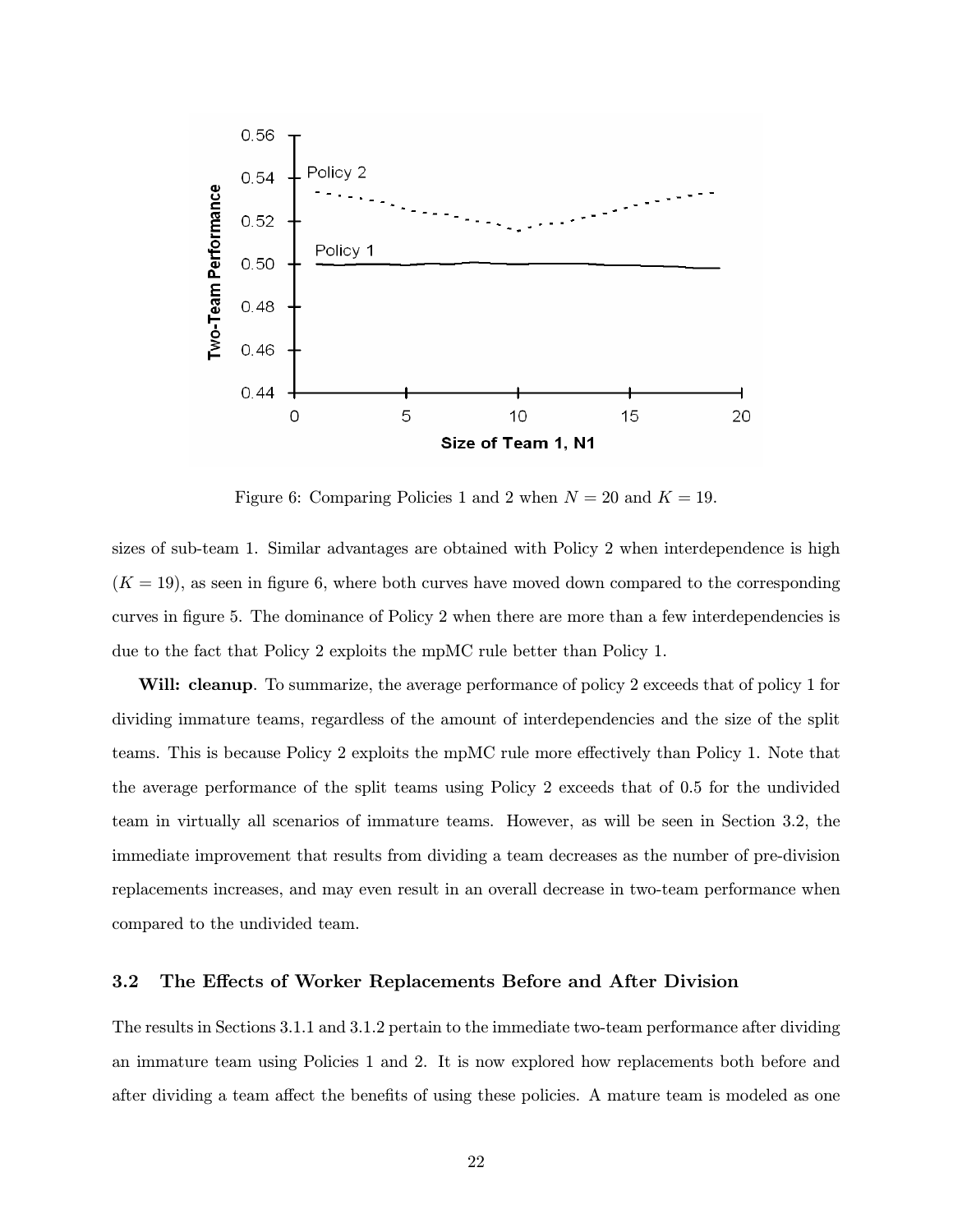that strengthens through employee replacements. Other senses of the term "maturity"–such as individual or group learning–are ignored to focus on working interdependencies. The presumption is that the act of replacing workers supports healthier relationships so that team performance grows overall, but raises the key questions of how many replacements should occur before the team is divided and how quickly the team strengthens with replacements after the division. These questions are answered by starting with a single immature team that experiences a number of worker changes until being divided with one of the two policies from Section 3.1, after which subsequent replacements improve team performance once again.

Worker replacements before division: As in the NK model, the one-replacement heuristic in the bounded NK model changes workers one at a time until no worker can be replaced for team improvement. In an undivided team, when focal worker  $x_j = 0$  is replaced with candidate  $x_j = 1$ for the first time, the performance of the new worker is assumed to be a  $0 - 1$  random number because the candidate has not been evaluated previously. This replacement also affects K others, and the performance of each such worker  $x_i$  (for  $i = j - 1, \ldots, j - K$ ) is represented by a new random number between lower bound  $l_i$  and upper bound  $u_i$  determined by equation (1) using the number of disrupted relationships  $d_i = 1$ , since worker  $x_i$  has an interdependency disrupted with the one worker replaced in position j. If at some future time the original worker  $x_j = 0$  returns to replace  $x_j = 1$ , how should performance  $p_j$  be recomputed? If the configuration of the original worker's dependent relationships  $x_j^K = (x_j, x_{j+1}, \ldots, x_{j+K})$  was evaluated in a previous iteration, then the performance  $p_j$  of the focal worker  $x_j$  is already known. However, if the configuration  $x_j^K$ has not appeared, then one can show that the one-replacement heuristic has the property that a configuration that differs from  $x_j^K$  by only one worker in positions  $j+1,\ldots,j+K$  has already been examined, say  $x_j^{'K}$  with performance  $p_j'$ . Therefore, the focal worker's performance  $p_j$  would be computed by again modifying the new performance  $p'_j$  based on the bounds in (1) and the number of disruptions  $d_j = 1$ . The replacement process is continued until a team with a local maximum performance is reached.

Worker replacements after division: When a team with  $K$  interdependencies per worker is divided, there is a question as to what the number  $K_i$  of interdependencies per worker is for each sub-team  $i = 1, 2$ . For example, consider the team  $\mathbf{x} = (1, 0, 0, 0, 1, 1)$  with  $K = 3$  interdependencies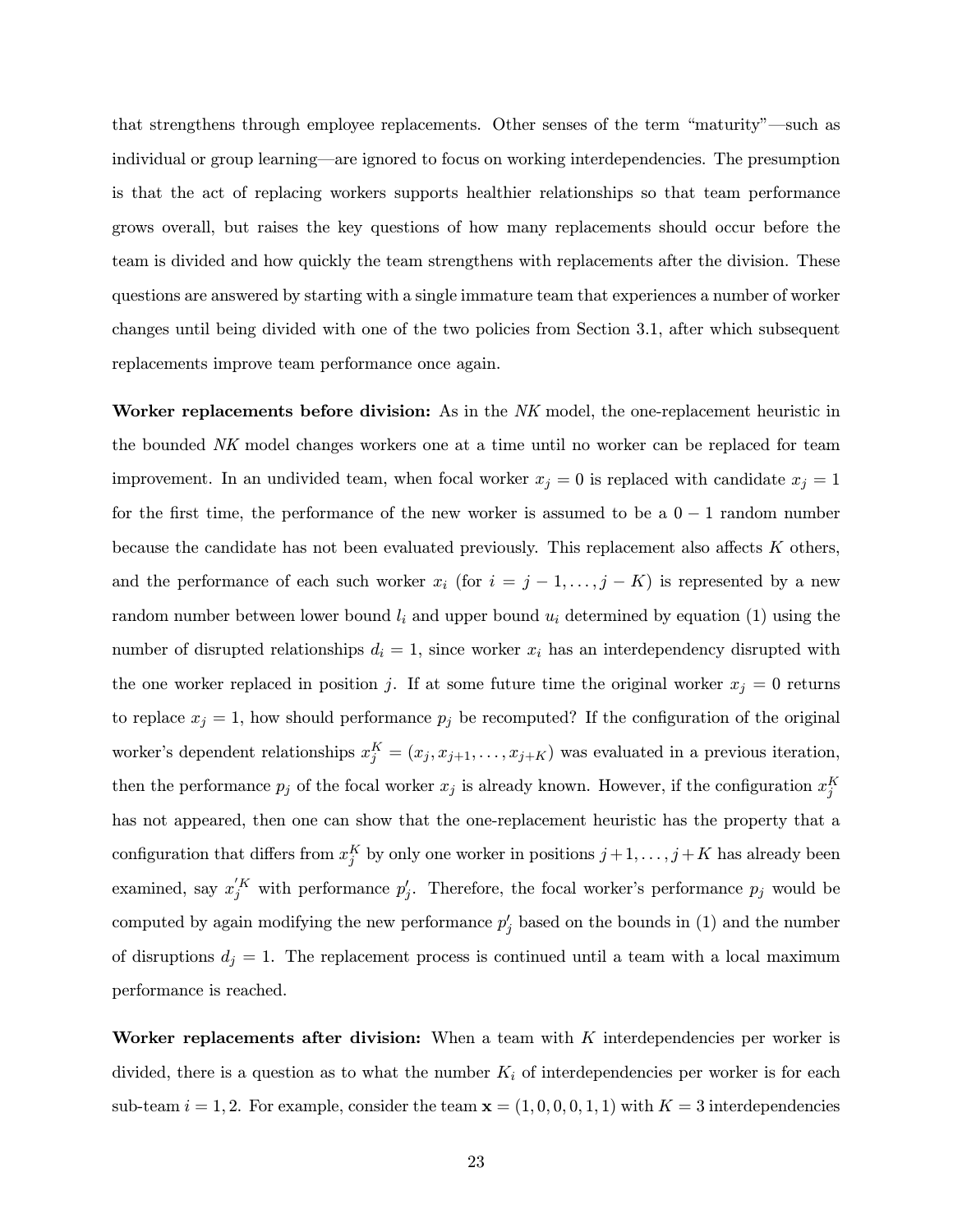per worker being divided into sub-team  $1 = (1, 0, 0, 0)$  sub-team  $2 = (1, 1)$ . While each worker on sub-team 1 can still have  $K = 3$  interdependencies per worker after the division, the workers on subteam 2 cannot. In fact, each of the two worker on sub-team 2 can have at most one interdependency. In this example, after dividing the original team with  $N = 6$  workers and  $K = 3$  interdependencies per worker, sub-team 1 would have  $N_1 = 4$  workers with  $K_1 = 3$  interdependencies per worker and sub-team 2 would have  $N_2 = 2$  workers with  $K_2 = 1$  (the most possible) interdependencies per worker. More generally, for  $i = 1, 2$ , if the number  $N_i$  of workers on sub-team i after division is at least  $K + 1$ , then each member on sub-team i can have as many interdependencies after division as before division, so  $K_i = K$ . If, however, the number  $N_i$  of workers on sub-team i is K or fewer, workers on sub-team i can have at most  $N_i - 1 < K$  interdependencies. In this case, the number  $K_i$  of interdependencies per worker on sub-team i is taken to be as large as possible, that is,  $K_i = N_i - 1$ . Therefore, each replacement prior to division affects K workers while each replacement on sub-team i after division affects  $K_i$  workers.

Furthermore, when a team is first divided, note that the candidates for replacing the workers on the sub-teams may have interacted previously with some of the workers on the sub-team prior to division. To avoid the complications this can cause in computing the candidate's performance when replacing a worker on a sub-team, it is assumed here that, for all practical purposes, those candidates are in a new working environment when first entering a sub-team. As a result, immediately after division, each candidate to be considered for replacing a worker on a sub-team  $i$  is viewed as a new person whose performance, when put onto a sub-team for the first time, is assumed to be a new 0 − 1 random number. The performances of subsequent replacements on the sub-team are then computed using the approach of the bounded NK model.

Computer simulations are used with the foregoing pre-division and post-division replacement processes to find local performance maxima staring with undivided teams of sizes  $N = 10$  and  $N = 20$  and each number of interdependencies  $K = 1, \ldots, N - 1$ . After a controlled number of pre-division replacements, each such team was divided by Policy 1 into sub-team 1 with  $N_1$  =  $1, \ldots, N-1$  workers and sub-team 2 with  $N_2 = N - N_1$  workers and the appropriate number of interdependencies  $K_1$  and  $K_2$  for each sub-team. Then the individual, if any, on either subteam whose post-division replacement resulted in the best improved two-team performance was identified. Workers on the sub-teams were replaced one at a time in this post-division fashion until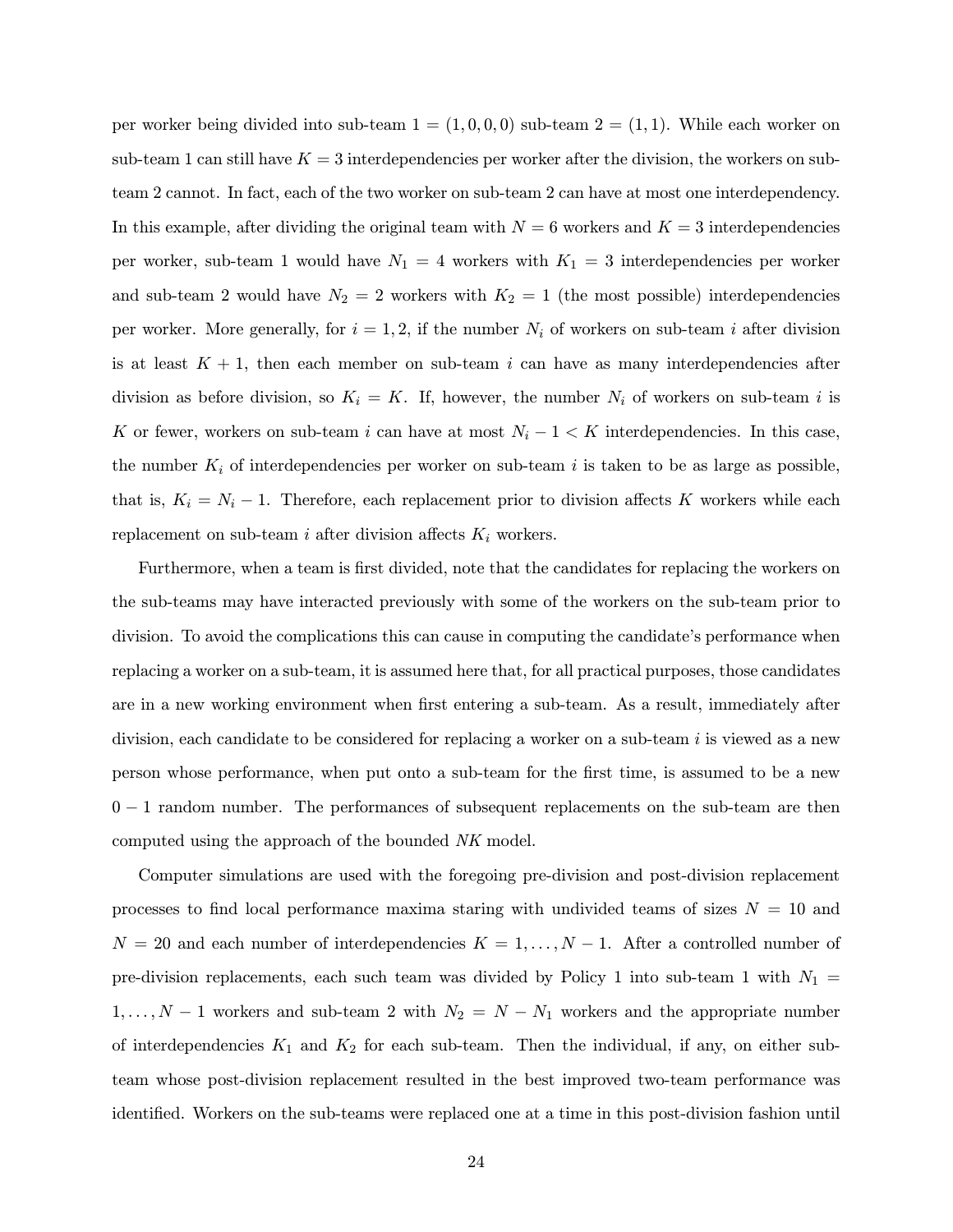no further two-team improvement was obtained. The same simulation was repeated using Policy 2. Specifically, the thick solid line ("undivided team") in figure 7 shows the performance of a team after  $0, 1, \ldots, 9$  pre-division replacements as well as the results of dividing that team by Policy 2 after each of these replacements. For example, when the team is divided after two replacements, performance increases slightly, with further improvement being realized as additional replacements are made on the divided team (as seen by the dashed line that starts on the solid line at the point corresponding to the performance of the undivided team after two replacements). In contrast, if the original team is divided after four replacements, two-team performance initially decreases below that of the undivided team but again increases as additional replacements are made on the divided team.

More generally, the observation from these simulations is that as more workers are replaced prior to division, the immediate relative improvement of each policy strictly decreases. For example, figure 7 shows that dividing an immature team after zero replacements helps performance at first (as is expected for Policy 2), but after three or more pre-division replacements, the division harms overall performance initially. This is because each pre-division replacement strictly improves team performance, so pushing the average performance of the member  $p_i$  higher above  $1/2$  and disrupting interdependencies on better performing teams will tend to have negative consequences due to the average performance reverting property. The better the average performance  $p_j$ , the greater the average performance degradation caused initially by dividing the team. Thus, it is most difficult for the policies to improve the performance of local maximum teams. However, even if division is initially detrimental, subsequent replacements on the divided team eventually lead to performance that exceeds that of the undivided team.

These observations also hold for Policy 1. In fact, figures similar to figure 7 result for Policy 1 when the number of interdependencies  $K$  is small and the size of sub-team 1 is large, that is, scenarios where Policy 1 is expected to improve performance initially. However, since Policy 1 results in an initial performance decrease when the size of sub-team one is less than half the number of workers  $N/2$  (see Section 3.1.1), these scenarios harm performance when dividing after any number of pre-division replacement, and the more pre-division replacements, the greater the net performance decay. However, as with Policy 2, subsequent replacements always improve performance above what could be achieved with a single undivided team.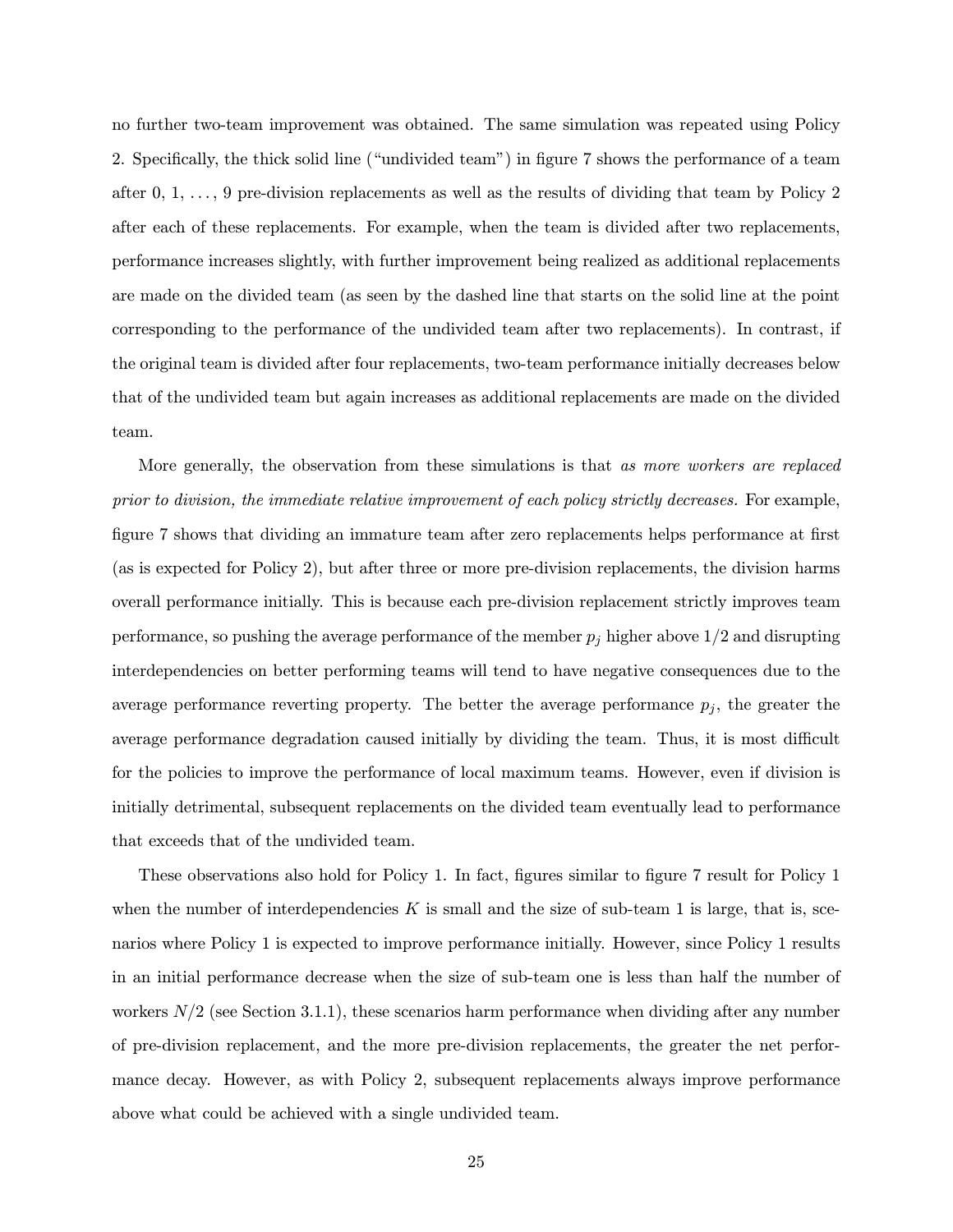

Figure 7: Value of replacements before and after division using Policy 2 when  $N = 10$ ,  $N_1 = 9$  and  $K = 5$ .

It is natural to expect reorganizations to disrupt team performance initially due to losses in coordination (Steiner, 1972) or disruption of shared cognition (Fiore, Salas & Cannon-Bowers, 2001). However, over time, one would hope that the employees adapt to their new interdependent relationships, thus leading to improved team performance. Figure 7 (as well as all other scenarios studied under both policies), shows that worker replacements after division overcome the initial setbacks due to division, if any. In fact, both policies result in strict improvement over the original local maximum performance of the undivided team if divided and optimized via replacements. This is due in part to candidates 0−1 performances when first brought onto a team after division, and is also partly explained by the number of interdependencies on the sub-teams being no more than K. When the number of interdependencies per worker on the sub-teams are less than  $K$ , the sub-teams are less prone to the complexity catastrophe.

Replacement strategies to maximize performance: Not only is the local maximum performance of divided teams greater than the local maximum performance of the original team, the more replacements that transpire prior to division, the greater the local maximum two-team performance after subsequent replacements. This was evident in most scenarios studied, including the one depicted in figure 7. Because the average performance of the undivided team is better with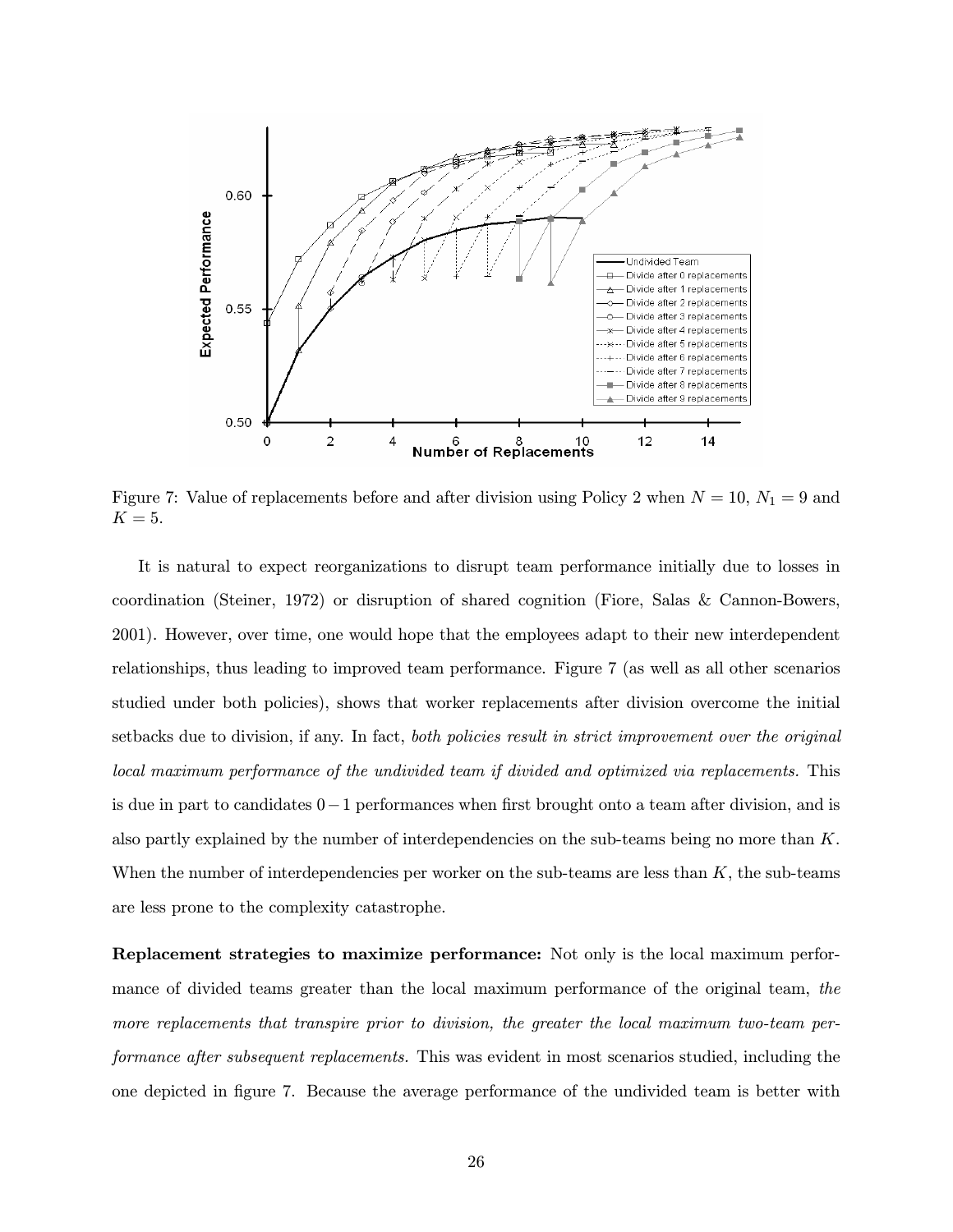each replacement, and the candidates are given  $0 - 1$  random performances the first time they are engaged after division, the pool of candidates and workers is stronger overall if more replacements occur prior to division. This implies that a manager can achieve maximum group performance by dividing local maximum performance teams, rather than by replacing more workers.

The most economical replacement strategy: Maximizing performance requires many costly replacements, however. A more economical approach that achieves high performance through fewer replacements is to divide an immature team immediately using the best policy given the size of the first new team  $N_1$  and a given number of interdependent relationships K according to Section 3.1, then perform replacements after the division. For example, the scenario depicted in figure 7 shows that dividing an immature team followed by one replacement achieves about as much performance improvement as four replacements to the undivided team.

# 4 Insights from a Weighted Performance Measure

Measuring team performance as the average worker contribution may not be appropriate when modularizing certain types of organizations. One such scenario is when one sub-team's task is more important or more urgent than that of the other sub-team, for which a *weighted performance* measure might be more appropriate [other possible performance measures, such as the lowest performance of anyone on the team, are identified in Solow et al. (2000)]. Performing simulations with a weighted performance measure not only confirms several observations from Section 3, but also uncovers additional properties of the two policies.

When an organization values the performance of one team more heavily than that of the other, rather than computing the two-team performance as the average of the individual contributions of the workers on each team, it is possible to weight individual performances of each sub-team differently. Specifically, let  $w_1$  and  $w_2$  denote the relative importance of the performance of subteams 1 and 2, respectively, where  $0 \leq w_1, w_2 \leq 1$  and  $w_1 + w_2 = 1$ . An appropriate two-team performance measure that combines the average performance of each sub-team using  $w_1$  and  $w_2$  is:

$$
P' = w_1 \left( \frac{1}{N_1} \sum_{i=1}^{N_1} p'_i \right) + w_2 \left( \frac{1}{N_2} \sum_{i=N_1+1}^{N} p'_i \right). \tag{4}
$$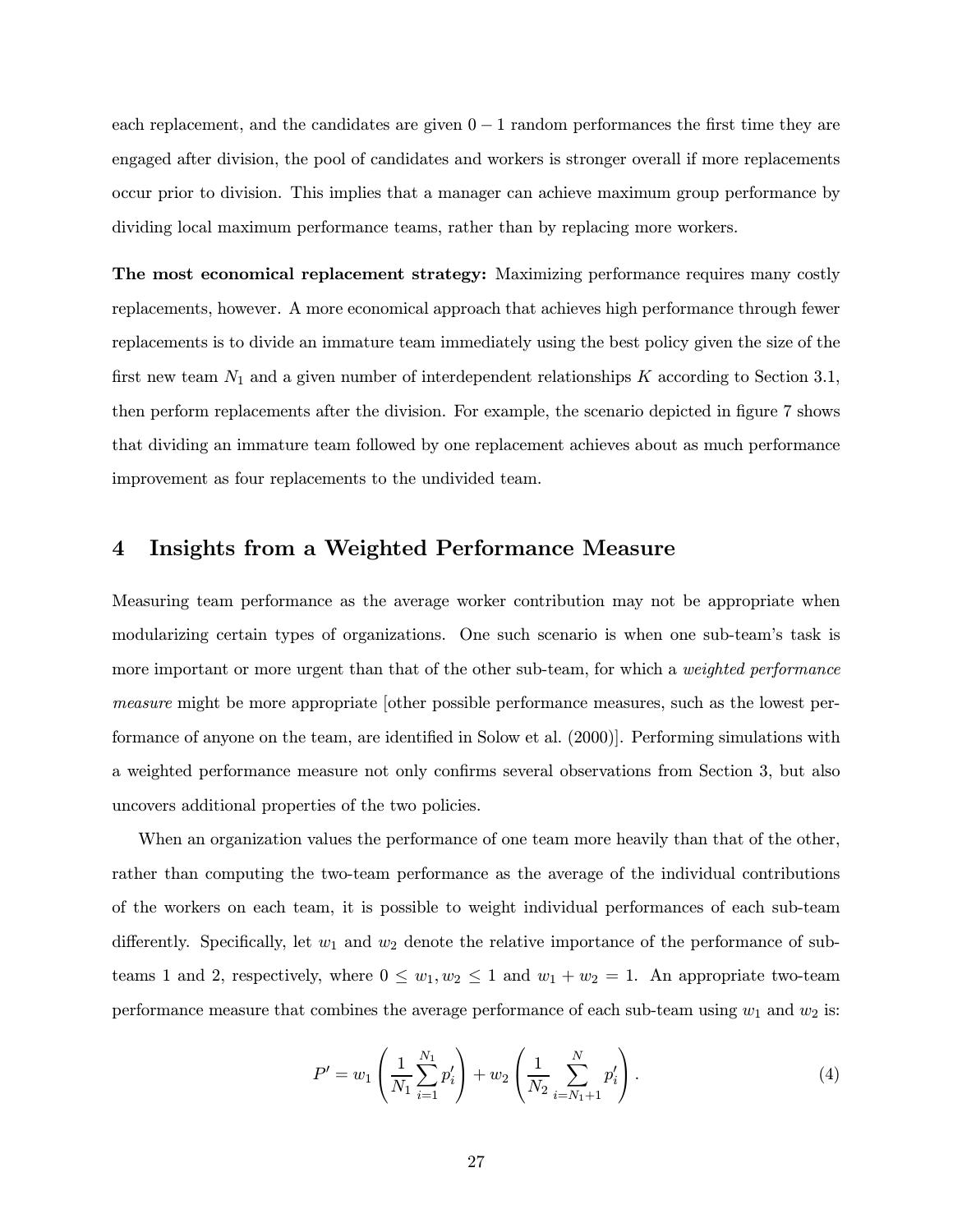

Figure 8: Two-Team Performance using Weighted Performance Measure and Policy 1,  $N_1 = 20$ ,  $K=1$ .

Note that the measure introduced in Section 2.2 is a special case of (4) in which the weight given to each team's performance is proportional to the number of workers on each team, that is,  $w_i = N_i/N$ for  $i = 1, 2$ . Insights from simulations of dividing immature teams using Policies 1 and 2 with equation (4) are now presented.

Policy 1: Figure 8 shows the performance that results from dividing an immature team when the number of interdependencies is  $K = 1$  and when there are different numbers of workers on each sub-team. Each curve corresponds to a different value of the weight  $w_1$  given to sub-team 1 and used to compute the two-team performance according to equation (4). Specifically, the top curve corresponding to giving all the weight to the performance of sub-team 1 ( $w_1 = 1.0$ ) is the average performance of sub-team 1 while the bottom curve corresponding to giving no weight to the performance of sub-team 1 ( $w_1 = 0.0$ ) is the average performance of sub-team 2 [see (4)]. The fact that the top curve always lies above the bottom curve reveals that with Policy 1, the performance of sub-team 1 is always better than that of sub-team 2, regardless of the size  $N_1$  of sub-team 1.

To understand why, consider first what happens when the size of the sub-team 1 is  $N_1 = N - 1$ and that of sub-team 2 is  $N_2 = 1$ , that is, when only one person, say,  $x_j$ , is moved to sub-team 2. Now according to Policy 1 with the  $K = 1$  interdependencies per worker, the reason  $x_j$  is moved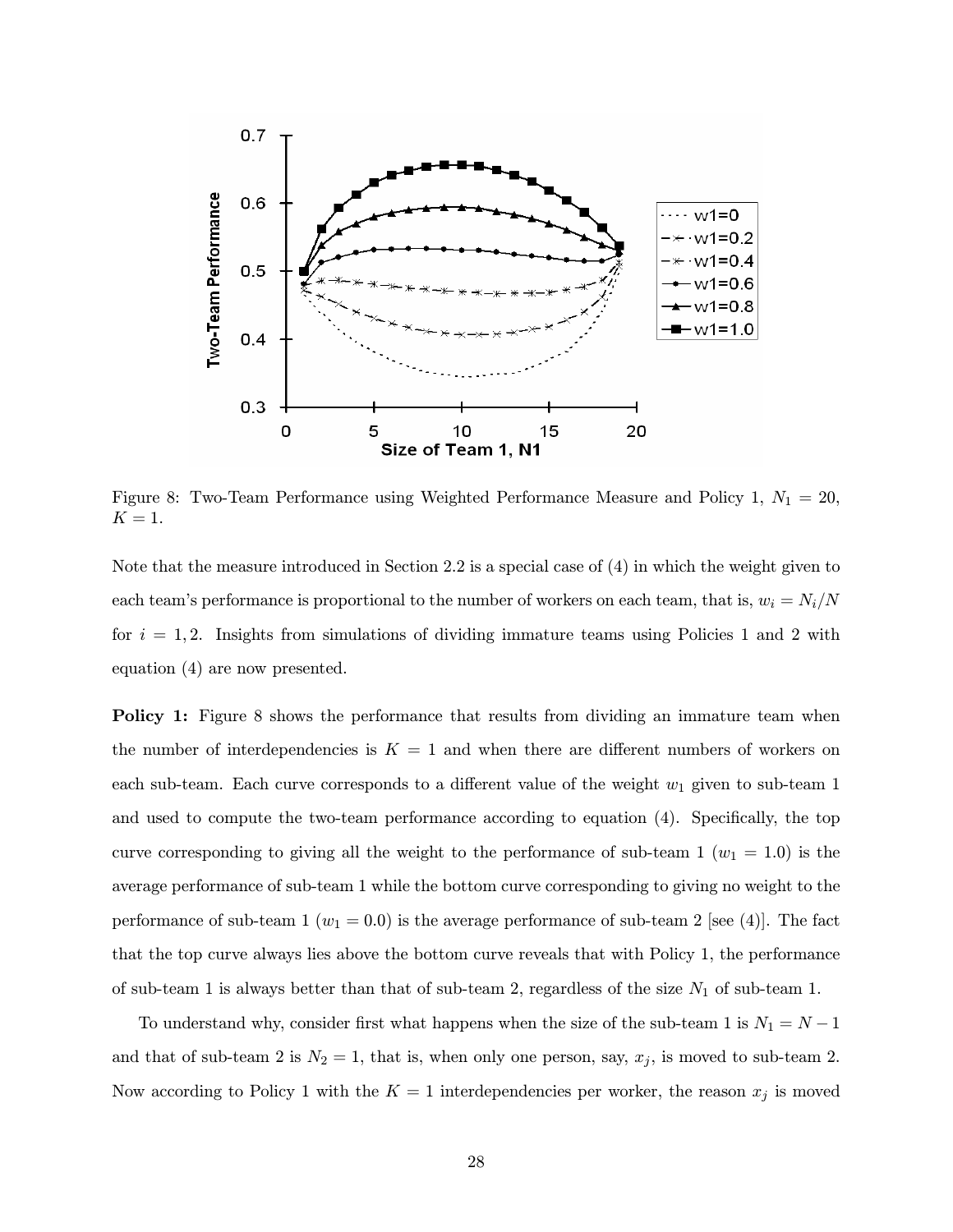to sub-team 2 is because the combined performance of the two workers  $x_{j-1}$  and  $x_j$  work is the smallest among all workers. Thus, the performances of both workers  $x_{j-1}$  and  $x_j$  are likely to be less than 1/2. According to the bounded NK model, the performance of the worker  $x_j$  on sub-team 2 is computed as a new 0 − 1 random number (because  $K = 1$  and  $\delta_j = 1$ ) whose value is expected to be  $1/2$ . This expected performance of  $1/2$  for the one worker moved to sub-team 2 is confirmed in the bottom curve in figure 8 by the point corresponding to  $N_1 = 19$ .

Turning to sub-team 1, recall that the original undivided team, being immature, has an expected performance of  $1/2$ . Because worker  $x_j$ , who moved to sub-team 2, has below-average performance, the remaining  $N_1 = 19$  workers on sub-team 1 must collectively have slightly above-average performance. In addition, when worker  $x_j$  moves to sub-team 2, the performance of worker  $x_{j-1}$  is also recomputed as a new 0−1 random number that is expected to result in improved performance of that worker. In summary, when worker  $x_j$  is moved to sub-team 2, the remaining  $N_1$  workers on sub-team 1, whose performances remain unchanged except for that of  $x_{j-1}$  who improves, are expected to have an average performance slightly larger than  $1/2$ . This is also confirmed in the top curve in figure 8 by the point corresponding to sub-team 1 size  $N_1 = 19$ .

Consider now what happens when the size of sub-team 1 is  $N_1 = N - 2$  and the size of sub-team 2 is  $N_2 = 2$ , that is, when the two workers  $x_i$  and  $x_j$  are moved to sub-team 2. According to Policy 1, the performances of  $x_{i-1}$ ,  $x_i$ ,  $x_{j-1}$ , and  $x_j$  are all likely to be less than 1/2. In the event that  $x_i$  and  $x_j$  do not interact with each other, both of their performances, when moved to sub-team 2, are generated as new  $0 - 1$  random numbers whose values are expected to be  $1/2$ . However, occasionally,  $x_i$  and  $x_j$  interact, for example, when  $i = j - 1$ . In this case, only the performance of  $x_j$  changes when moved to sub-team 2 while that of  $x_{j-1}$  remains unchanged at below 1/2. In this case, the average performance of sub-team 2 is expected to be slightly less than  $1/2$ , which is confirmed in the bottom curve in figure 8 by the point corresponding to sub-team 1 size  $N_1 = 18$ .

Turning to sub-team 1, because the two workers  $x_i$  and  $x_j$  have below-average performances, the remaining  $N_1 = 18$  workers on sub-team 1 must collectively have slightly above-average performance. In addition, when  $x_i$  and  $x_j$  are moved to sub-team 2, the performances of at least one of the below-average performers  $x_{i-1}$  and  $x_{j-1}$  is recomputed as a new  $0-1$  random number that is expected to improve. When  $x_i$  and  $x_j$  do not interact, performances of both  $x_{i-1}$  and  $x_{j-1}$  are recomputed, resulting in an average performance of sub-team 1 that is expected to exceed that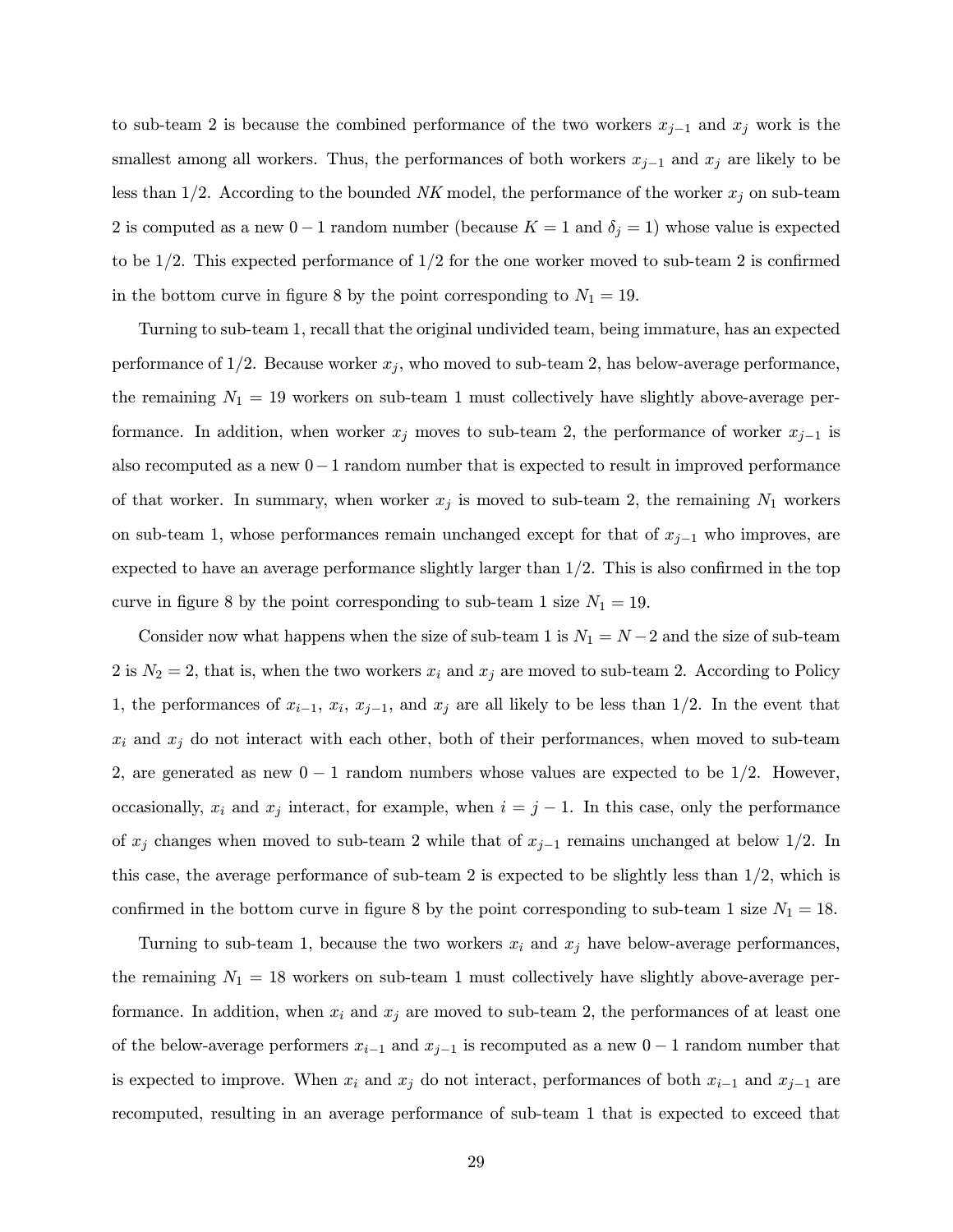of sub-team 1 when only one person is moved to sub-team 2. In summary, when the workers  $x_i$ and  $x_j$  are moved to sub-team 2, the remaining  $N_1$  workers on sub-team 1, whose performances remain unchanged except possibly for that of  $x_{i-1}$  and  $x_{j-1}$  who improve, are expected to have an average performance slightly larger than  $1/2$  and slightly larger than when only one worker is moved to sub-team 2. This is again confirmed in the top curve in figure 8 by comparing the point corresponding to sub-team one with a size of  $N_1 = 18$  with sub-team one with a size of  $N_1 = 19$ .

Continuing the foregoing reasoning explains why the top curve in figure 8 increases and the bottom curve decreases as the size of sub-team one  $N_1$  decreases from its maximum value of 19  $(N-1)$  to 10 members  $(N/2)$ . Similar reasoning explains the behavior of those two curves as the size of sub-team one  $N_1$  increases from 1 member to half of the available pool of workers  $N/2$ . For example, when the size of sub-team 1 is  $N_1 = 1$ , only one worker, say,  $x_j$ , is retained on sub-team 1. By design of Policy 1, that worker and worker  $x_{j-1}$  are both expected to have performances above 1/2. After the team is split, the performance of worker  $x_j$  in the bounded NK model is computed as a new 0 − 1 random number (because  $K = 1$  and  $\delta_j = 1$ ) whose value is expected to be 1/2. This expected performance of 1/2 for the one person retained on sub-team 1 is confirmed in the top curve in figure 8 by the point corresponding to sub-team 1 with size  $N_1 = 1$ . Similarly, the remaining  $N_2 = 19$  workers moved to sub-team 2 collectively have original performances slightly smaller than 1/2, which decreases further when the performance of the above-average performing worker  $x_{j-1}$  is recomputed as a new  $0-1$  random number. This is also confirmed in the bottom curve in figure 8 by the point corresponding to a sub-team 1 with size  $N_1 = 1$ .

While figures are omitted here, similar "football" shapes result for graphs with  $K = 2, \ldots, N-1$ interdependencies per worker. However, the amount by which sub-team 1 outperforms sub-team 2 reduces for all sizes of sub-team  $1$  as the number  $K$  of interdependencies per worker increases until there is no difference at saturation  $K = N - 1$ . This coincides with the observation in Section 3.1.1 that as the number of interdependencies approaches saturation, Policy 1's selection criterion becomes random.

Policy 2: In the way that studying general weighting factors revealed that Policy 1 creates a stronger sub-team 1 than sub-team 2, similar analysis of Policy 2 shows that the larger team outperforms the smaller team for any number of interdependencies per worker  $K$  (except when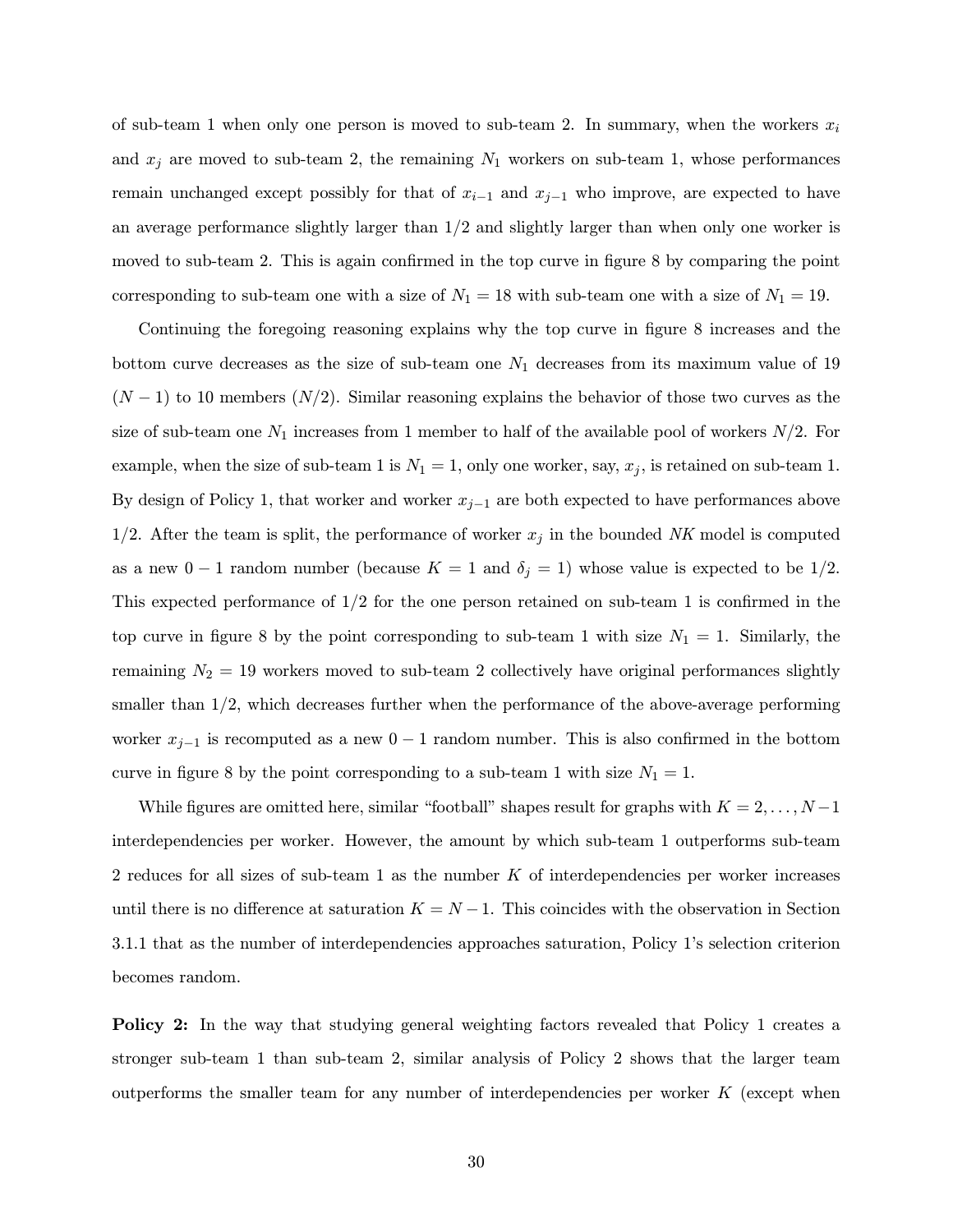

Figure 9: Two-team performance using Weighted Performance Measure and Policy 2, where original team size  $N = 20$ , number of interdependencies per worker is  $K = 1$ .

the sizes of the sub-teams are equal, resulting in equal performance). Since the workers who are assigned to the smaller team have no fewer interdependencies disrupted than those assigned to the larger team, the TWP measure of Policy 2 tends to assign the workers with the maximum room for improvement to the smaller team. As a result, the smaller of sub-teams 1 and 2 always performs worse than the other, as confirmed in figure 9 which shows the performance of Policy 2 under various weightings when the number of interdependencies is  $K = 1$ .

Recall from Section 3.1.2 that as the number of interdependencies  $K$  increases, the workers assigned to both teams by Policy 2 experience more disruptions in those working relationships, and hence Policy 2's contribution to performance declines. The same was observed for Policy 2 when weighting factors are used in the performance measure.

In conclusion, for dividing immature teams having few interdependencies  $(K = 1)$ , the weighting scheme in the original bounded NK model of Section 3.1 resulted in Policy 2 dominating Policy 1. However, it is seen from figures 8 and 9 that when the importance of sub-team 1  $(w_1)$  is sufficiently large (roughly,  $w_1 \geq 0.7$ ), then Policy 1 outperforms Policy 2. When there are more interdependencies, Policy 2 dominates as before.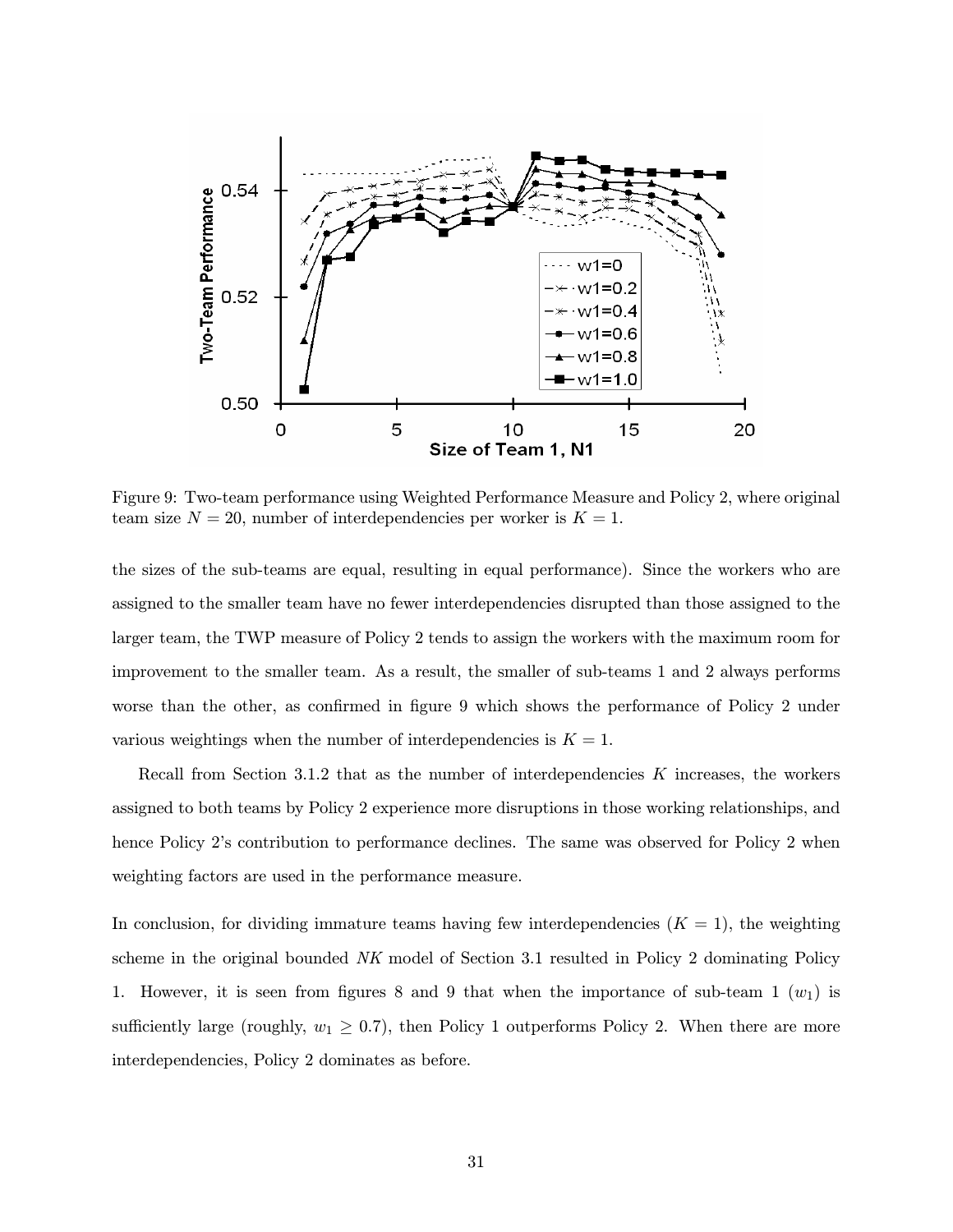# 5 Conclusion

Work teams are complex, adaptive systems (Ilgen, Hollenbeck, Johnson & Jundt, 2005; McGrath, Arrow & Berdahl, 2000). One component of the complexity of work groups is the interdependence of their members for completing tasks. Learning how and when to disturb interdependencies and when to leave them intact is an important challenge for managers. Managerial observations about the effectiveness of some connections over others provides a powerful lever for modularizing teams for maximum increases in effectiveness, innovation, and speed.

This paper offers a sensible way of modularizing task teams. Analogously to traditional product modularization processes that focus on features of the product to identify the components with the most interdependence and create maximum separation between these parts, focus here is on similar work-team features and policies for the most effective divisions. The features attended to when dividing a team are the workers performances as a function of their own work and their dependence on others and the number of others a worker's performance affects.

The bounded NK model is introduced as a reasonably accurate mathematical descriptor of these complex interdependencies in organizations. Although highly stylized, the NK model permitted the proposal and testing of two policies for modularizing one team into two independent work groups. Our work extends the understanding of processes of adaptation by exploring the success of reducing the complexity of the landscape.

The first policy identified team members who appear to affect the performance of other team members most negatively. Studying the effect of this policy on random teams reveals that the policy performs best when the relationships of poor performers are disrupted, and good performers maintain most of their relationships, a property referred to as the minimum performance, maximum change, or mpMC, rule. Policy 1 is so effective in some scenarios (particularly, when few poor performers are sent to sub-team 2) that a second policy was developed to exploit the mpMC rule.

The two policies for modularization collectively demonstrate that three principal qualities impact the success of team division: the amount of worker interdependence, the maturity of the team, and which workers are assigned to each sub-team. For example, it was seen that on immature teams that have not benefitted from replacements, Policy 1 improves two-team performance only when the size of sub-team 1 is much larger than the size of sub-team 2, since the workers removed from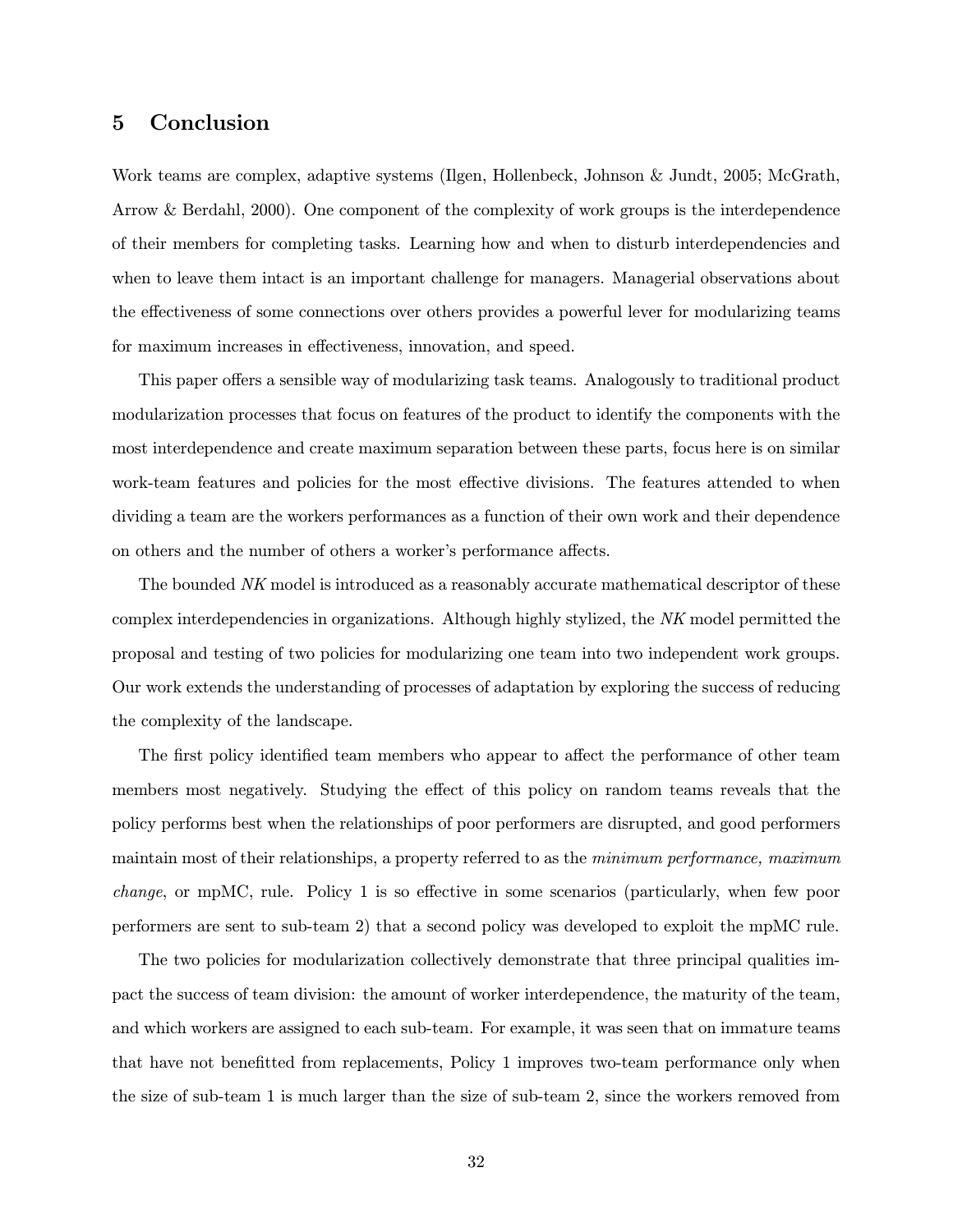the original team are poor performers who benefit most from maximum disruption of their poor working relationships. Policy 2, on the other hand, improves performance for any size of sub-team 1 and sub-team 2. Notably, an increase in the number of interdependencies per worker limited the effectiveness of both policies. In the case of Policy 1, increasing the number of interdependencies made the policy's selection criterion more random, to the point where, as the number of interdependencies among teammates approaches saturation, the policy becomes worthless. In the case of Policy 2, increasing interdependencies leads to more disruption of relationships, thus constraining Policy 2's ability to increase performance. In contrast, Policy 2 so effectively harnesses the mpMC rule that it improves immature teams for any number of interdependencies

Using the number of replacements before and after division as an analog for team maturity, it was seen that any policy's performance suffers as team maturity increases. Replacements after modularization were shown to overcome any initial setbacks. However, costly replacements can be reduced by dividing a team as soon as possible using the most effective policy for a particular scenario of team sizes and number of interdependencies, then performing a few replacements after division.

While it may be challenging to implement the policies studied here, the insights suggest that managers should be aware of how interdependent relationships are distributed across a team before any reorganization. The mpMC rule further indicates that a manager should use this knowledge to protect the interdependencies of the top workers while shaking up those of below-average employees. The study of replacements suggests that the longer managers delay reorganization, the more unified and efficient the original team becomes and the more likely division will result in an initial decrease in performance. However, making replacements on the divided sub-teams on average will eventually result in performance that exceeds that of the undivided team.

Sensitivity analysis indicates that the results in this paper hold for team sizes of 10, 20 and 100. Furthermore, insights about the mpMC rule hold if two-team performance is measured by weighted sub-team averages rather than the average of all workers. In fact, various weightings revealed when sub-team 1 is expected to outperform sub-team 2 as a result of each policy.

#### Acknowledgments

The authors, and the reader, should thank two anonymous referees and the Senior Editor,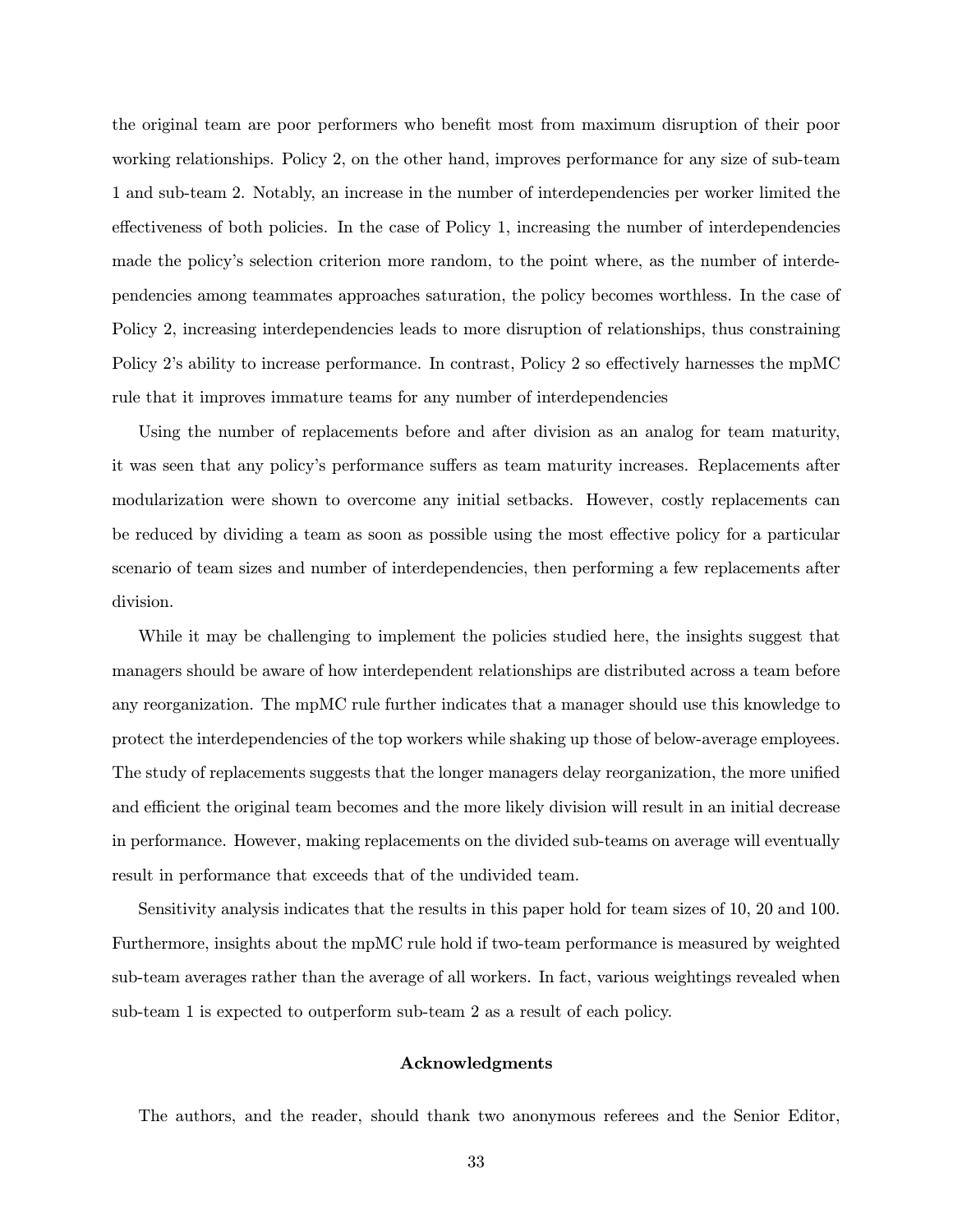Richard Burton, for ensuring that the version seen here bears only a mild resemblance to the original manuscript.

## References

- Audia, G., E.A. Locke, K.G. Smith. The paradox of success: an archival and laboratory study of strategic persistence following a radical environmental change. Acad. of Management J. 43(5) 837-854.
- Baldwin, C.Y., K.B. Clark. 2000. Design Rules, Volume 1: The Power of Modularity. The MIT Press, Cambridge, MA.
- Cox, T.H. 1993. Cultural Diversity in Organizations: Theory, Res. & Practice. Berrett-Koehler, San Francisco.
- Fiore, S.M., E. Salas, J.A. Cannon-Bowers. 2001. Group dynamics and shared mental model development. M. London, ed. How people evaluate others in organizations. Erlbaum, Mahwah, NJ, 309-336.
- Holland, J.H. 1995. Hidden Order: How Adaptation Builds Complexity. Addison-Wesley, Reading, MA.
- Ilgen, D.R., J.R. Hollenbeck, M. Johnson, D. Jundt. 2005. Team in organizations: From inputprocess-output models to IMOI models. Annual Rev. of Psych. 56 517-543.
- Kauffman, S.A., S. Levin. 1987. Towards a General Theory of Adaptive Walks on Rugged Landscapes. J. of Theoret. Biology 128 11-45.
- Kauffman, S.A. 1993. The Origins of Order. Oxford University Press, Oxford, UK.
- Krackhardt, D., K. Carley. 1998. A PCANS Model of Structure in Organizations. Proc. of the 1998 Internat. Sympos. on Command and Control Res. and Tech. June, Monterey, CA.
- Kerr, S., J.M. Jermier. 1978. Substitutes for leadership: Their meaning and measurement. Organ. Behavior and Human Performance 22 375-403.
- Langlois, R.N. 2002. Modularity in Technology and Organisation. J. of Econom. Behaviour and Organ.. 49 19-37.
- McGrath, J. E., H. Arrow, J. Berdahl. 2000. The study of groups: past, present, and future. Personality and Social Psych. Rev. 4(1) 95-105.
- Narduzzo, A., A. Rossi. 2003. Modular design and the development of complex artifacts: Lessons from free/open source software. Quaderno, DISA. 78.
- Nelson, R.R., S.G. Winter. 1982. An Evolutionary Theory of Econom. Change. Harvard University Press, Cambridge, MA.
- Rivkin, J.W., N. Siggelkow. 2002. Organizational Sticking Points on NK Landscapes. Complexity 7(5) 31-43.